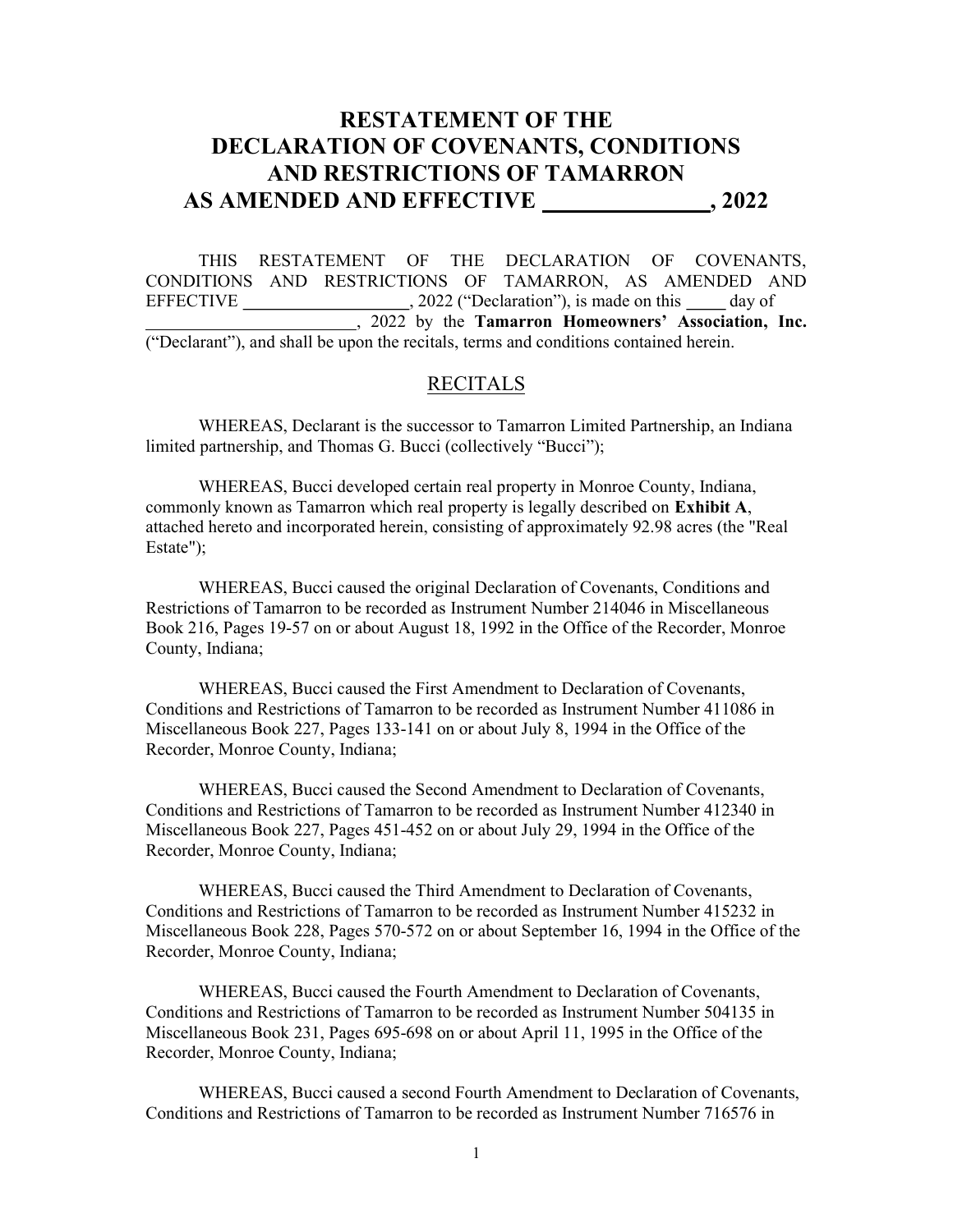Miscellaneous Book 248, Pages 416-418 on or about October 1, 1997 in the Office of the Recorder, Monroe County, Indiana;

WHEREAS, Bucci caused the Fifth Amendment to Declaration of Covenants, Conditions and Restrictions of Tamarron to be recorded as Instrument Number 717914 in Miscellaneous Book 248, Pages 414-415 on or about October 23, 1997 in the Office of the Recorder, Monroe County, Indiana;

WHEREAS, Bucci caused the Sixth Amendment to Declaration of Covenants, Conditions and Restrictions of Tamarron to be recorded as Instrument Number 2003002948 on or about February 3, 2003 in the Office of the Recorder, Monroe County, Indiana;

WHEREAS, Bucci caused the Seventh Amendment to Declaration of Covenants, Conditions and Restrictions of Tamarron to be recorded as Instrument Number 2004002873 on or about February 13, 2004 in the Office of the Recorder, Monroe County, Indiana;

WHEREAS, Bucci caused the Eighth Amendment to Declaration of Covenants, Conditions and Restrictions of Tamarron to be recorded as Instrument Number 2004002971 on or about February 17, 2004 in the Office of the Recorder, Monroe County, Indiana;

WHEREAS, Declarant caused the Ninth Amendment to Declaration of Covenants, Conditions and Restrictions of Tamarron to be recorded as Instrument Number 2018016510 on or about December 11, 2018 in the Office of the Recorder, Monroe County, Indiana;

WHEREAS, Declarant desires to update and restate the original Declaration of Covenants, Conditions and Restrictions of Tamarron and the amendments thereto with this Declaration to continue to help preserve the character of Tamarron and to protect the property values within the Real Estate by continuing to restrict the Real Estate in accordance with a common plan designed to preserve the value and residential qualities of the Real Estate, for the benefit of its owners and future owners; and

WHEREAS, Declarant has the authority to amend the original Declaration of Covenants, Conditions and Restrictions of Tamarron and the amendments thereto by virtue of having the approval of not less than seventy-five percent (75%) of the Owners of the Real Estate as indicated by vote for that purpose wherein at least seventy-five percent (75%) of the Owners of the Real Estate voted to approve this Declaration as indicated pursuant to the Secretary's Certificate attached hereto as Exhibit B and incorporated herein;

 NOW, THEREFORE, Declarant declares that the Real Estate shall be held, transferred, encumbered, used, sold, conveyed, leased and occupied subject to the covenants and restrictions contained in this Declaration expressly and exclusively for the use and benefit of the Real Estate and of each and every person or entity who now or in the future owns any portion or portions of the Real Estate.

## TERMS AND CONDITIONS

## SECTION 1: DEFINITIONS.

 Section 1.1 Generally. The terms defined in this Section and used in this Declaration shall have the meanings identified in this Section.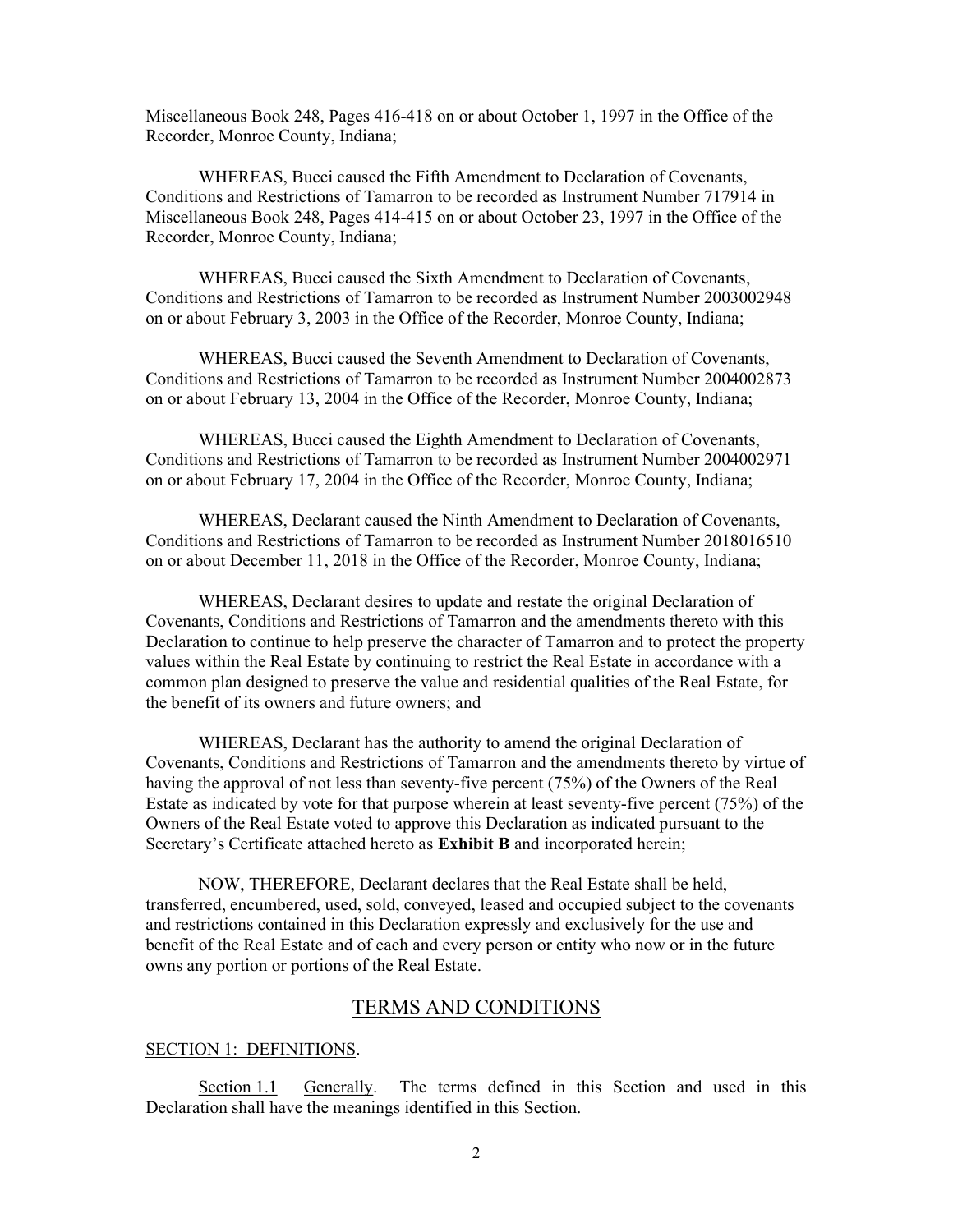Section 1.2 Association. "Association" means the Tamarron Homeowners' Association, Inc., its successors and assigns, an Indiana nonprofit corporation, which is the incorporated association of all Owners in the Tamarron community, more particularly described in Section 5 of this Declaration.

Section 1.3 Board of Directors. "Board of Directors" means the governing body of the Association elected by the Owners in accordance with the By-Laws, as amended.

Section 1.4 Building. "Building" means all structures erected on the Real Estate including Residences, garages, accessory buildings, outbuildings or covered and enclosed permanent structures of any kind.

Section 1.5 By-Laws. "By-Laws" means the By-Laws of the Association, as amended, generally providing for the administration and management of the Association.

Section 1.6 Common Area. "Common Area" means those portions of the Real Estate designated as Common Area on any Plat(s) or treated as such by the Association.

Section 1.7 Common Expenses. "Common Expenses" means the expenses of administration of the Association, expenses for the upkeep, maintenance, repair and replacement of the Common Area and other costs and expenses incurred by the Association for the common benefit of the Owners.

Section 1.8 Delinquency Date. "Delinquency Date" means the date which is twenty-five (25) days after the due date of any Regular or Special Assessments.

Section 1.9 Drainage Easements. "Drainage Easements" mean the easements labelled as Drainage Easements on the Plat(s) or otherwise created which have been created to provide paths and courses for area and local storm drainage, either over land or in adequate underground conduits to serve the needs of the Real Estate, the lands adjoining the Real Estate, and the public drainage system.

Section 1.10 Ingress-Egress Easements. "Ingress-Egress Easements" mean the easements labeled "I.E." on the Plat(s) which have been created to provide ingress and egress to, over, from and across the Real Estate.

Section 1.11 Limited Common Area. "Limited Common Area" means those parts of the Common Area serving exclusively a single Lot or adjoining Lots as an inseparable appurtenance thereto and designated as Limited Common Area on the Plat(s), except that all Limited Common Area is subject to (a) Easements for utilities, drainage and ingress and egress, and (b) Appurtenances to Buildings such as overhangs, driveways, sidewalks, decks, retaining walls, porches, patios, and similar attachments to Buildings which appurtenances shall be maintained and/or replaced at the expense of the Lot or Lots served by such appurtenances.

Section 1.12 Lot. "Lot" means one of the numbered lots as shown on a Plat or Plats of the Tamarron community.

Section 1.13 Mortgagee. "Mortgagee" means the holder of any first mortgage on any Lot or Residence and other improvements constructed on a Lot.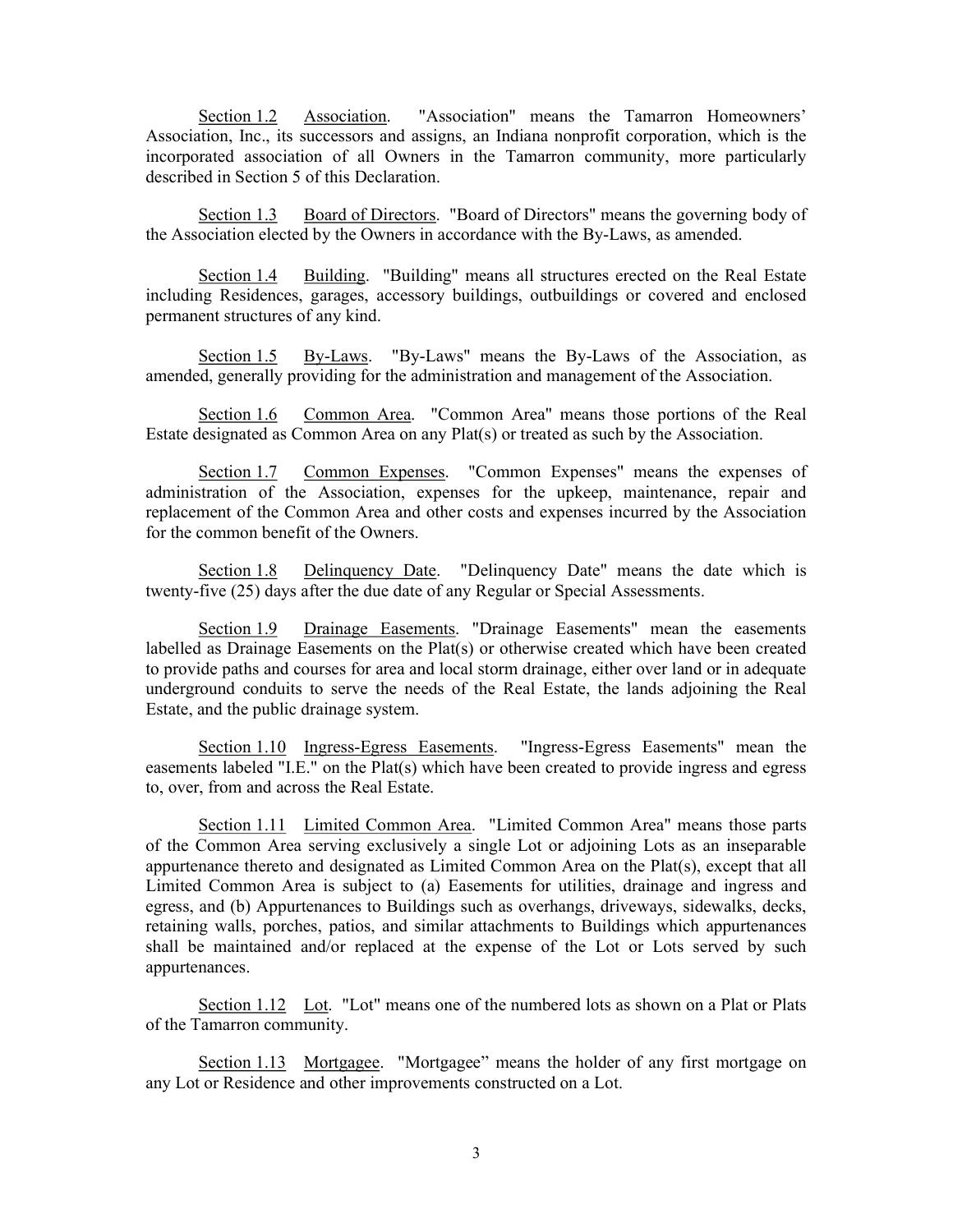Section 1.14 Owner. "Owner" means a person, firm, corporation, company, partnership, association, trust or other legal entity or any combination thereof, which owns the record fee simple title to a Lot and any improvements thereon; provided, that persons or entities owning a single Lot as tenants in common, joint tenants, tenants by the entirety or any form of joint or divided ownership, shall be deemed one Owner for purposes of this Declaration and provided further that any person holding record fee simple title for purposes of security only shall be excluded.

Section 1.15 Plat(s). "Plat(s)" mean the master development plan(s) of Tamarron, incorporated herein by reference, and recorded in the Office of the Recorder of Monroe County, Indiana.

Section 1.16 Real Estate. "Real Estate" means the real estate described on Exhibit A, together with any additions thereto as provided in this Declaration.

Section 1.17 Residence. "Residence" means an attached or detached single or paired patio dwelling constructed upon a Lot.

Section 1.18 Sewer Easements. "Sewer Easements" mean the easements labelled as Sewer Easements on the Plat(s) which have been created for the use of the local governmental agency having jurisdiction over the storm and sanitary waste disposal system for the City of Bloomington, Indiana for the purpose of installation and maintenance of sewers.

Section 1.19 Tamarron Heights. "Tamarron Heights" means section(s) of the Tamarron Community consisting of single-family Lots; Lots designated as "L" Lots on the Plat(s) or elsewhere generally refer to Tamarron Heights Lots.

Section 1.20 Tamarron Village. "Tamarron Village" means section(s) of the Tamarron Community consisting of paired patio Lots; Lots designated as "V" Lots on the Plat(s) or elsewhere generally refer to Tamarron Village Lots.

Section 1.21 Tamarron Vista. "Tamarron Vista" means section(s) of the Tamarron Community consisting of single-family Lots; Lots designated as "S" Lots on the Plat(s) or elsewhere generally refer to Vista Lots.

Section 1.22 Vehicle. "Vehicle" means motor homes, motor-powered transports, boats, trailers, campers, motorcycles, scooters, trucks, vans, tractors, tractor trailers, buses and automobiles.

## SECTION 2: IN GENERAL.

Section 2.1 Name. The Real Estate shall be known and designated as "Tamarron," and shall consist of Tamarron Heights, comprising single-family Lots (generally designated and/or referred as "L" Lots), Tamarron Vista, comprising single-family Lots (generally designated and/or referred as "S" Lots); and Tamarron Village, comprising paired patio Lots (generally designated and/or referred as "V" Lots).

Section 2.2 Residential Development. The Tamarron residential development and each Residence constructed within the Real Estate shall be used by its Owners and occupants exclusively for residential purposes. No commercial building shall be erected, altered, placed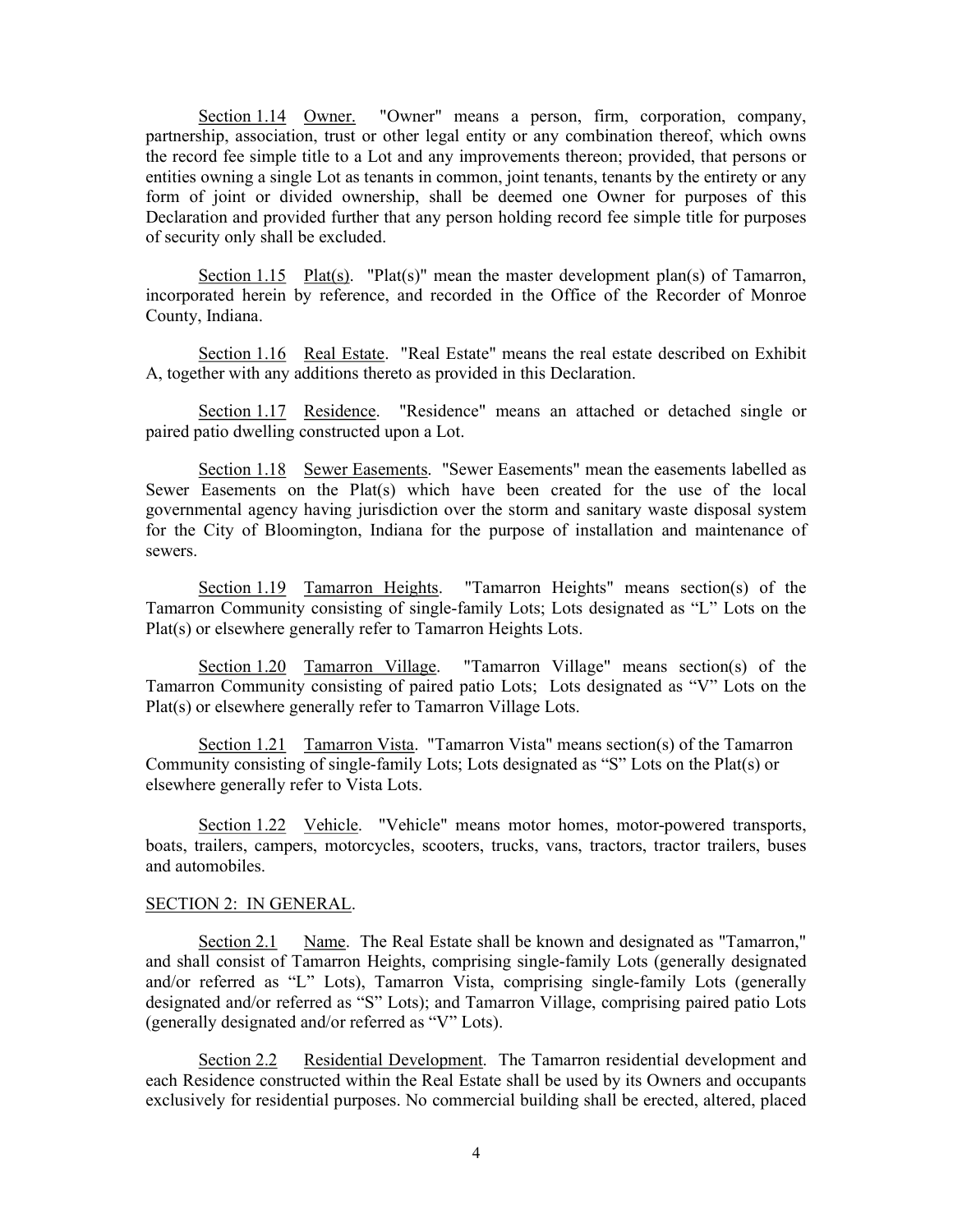or permitted to remain on any portion of the Real Estate. No business activity or business shall be carried on or conducted from any Residence except for home occupations permitted under applicable zoning laws that do not generate anything other than minimal traffic in the Tamarron community, do not violate Section 6.24 of this Declaration and as approved by the Board. Leasing of a Residence for residential purposes, though generally not permitted per the terms and conditions of this Declaration, shall not, when and if permitted, be considered a business or business activity so long as any such lease meets the strict requirements of this Declaration, as amended.

Section 2.3 Governmental Restrictions. The Real Estate and all Lots and Residences constructed upon the Lots shall be subject to the zoning ordinances and regulations of the applicable governmental authorities, all of which are incorporated herein by this reference.

Section 2.4 Effect on Owners. The Owners of any Lot subject to this Declaration, by acceptance of any deed conveying title thereto, or in the execution of any contract for the purchase thereof, shall accept such deed and execute such contract subject to each and every restriction, term and/or condition herein contained. By acceptance of any such deed or execution of any such contract, the Owner acknowledges the rights and powers of Declarant and/or its duly organized and appointed committees with respect to these restrictions and this Declaration, and also, for themselves, their heirs, personal representatives, successors and assigns. Further, such Owners, covenant and agree and consent to and with Declarant and to and with the other Owners and subsequent Owners of each of the Lots affected by these restrictions to keep, observe, comply with and perform such restrictions terms and/or conditions herein contained.

## SECTION 3: PHYSICAL CHARACTERISTICS OF THE DEVELOPMENT.

Section 3.1 Common Area. Any Common Area owned, controlled or operated by the Association shall be held for the use and enjoyment of the Owners, all of whom shall have the right and easement of enjoyment in and to said Common Area, which right shall pass with title to every Lot, subject to the provisions of this Declaration, including, but not limited, the provisions contained in this Section.

Section 3.1.1 Transfer. The Association shall have the right, upon approval by a written instrument signed by two-thirds (2/3) of all Owners, to dedicate or transfer all or any part of the Common Area to any public agency, authority or utility for such Common Area purposes and subject to such conditions as may be agreed by the Association.

Section 3.1.2 Rules. The Association, through its Board, may promulgate, adopt, amend and/or terminate such rules and regulations regarding the operation and the use of the Common Areas, as the Board may deem necessary, from time to time, by a majority vote of the Board. The Board shall cause copies of such rules, as amended or adopted, to be promptly delivered or mailed to the Owners (by U.S. Mail or electronically).

Section 3.1.3 Maintenance. The expenses relating to the maintenance of the Common Area are to be included within the Association budget.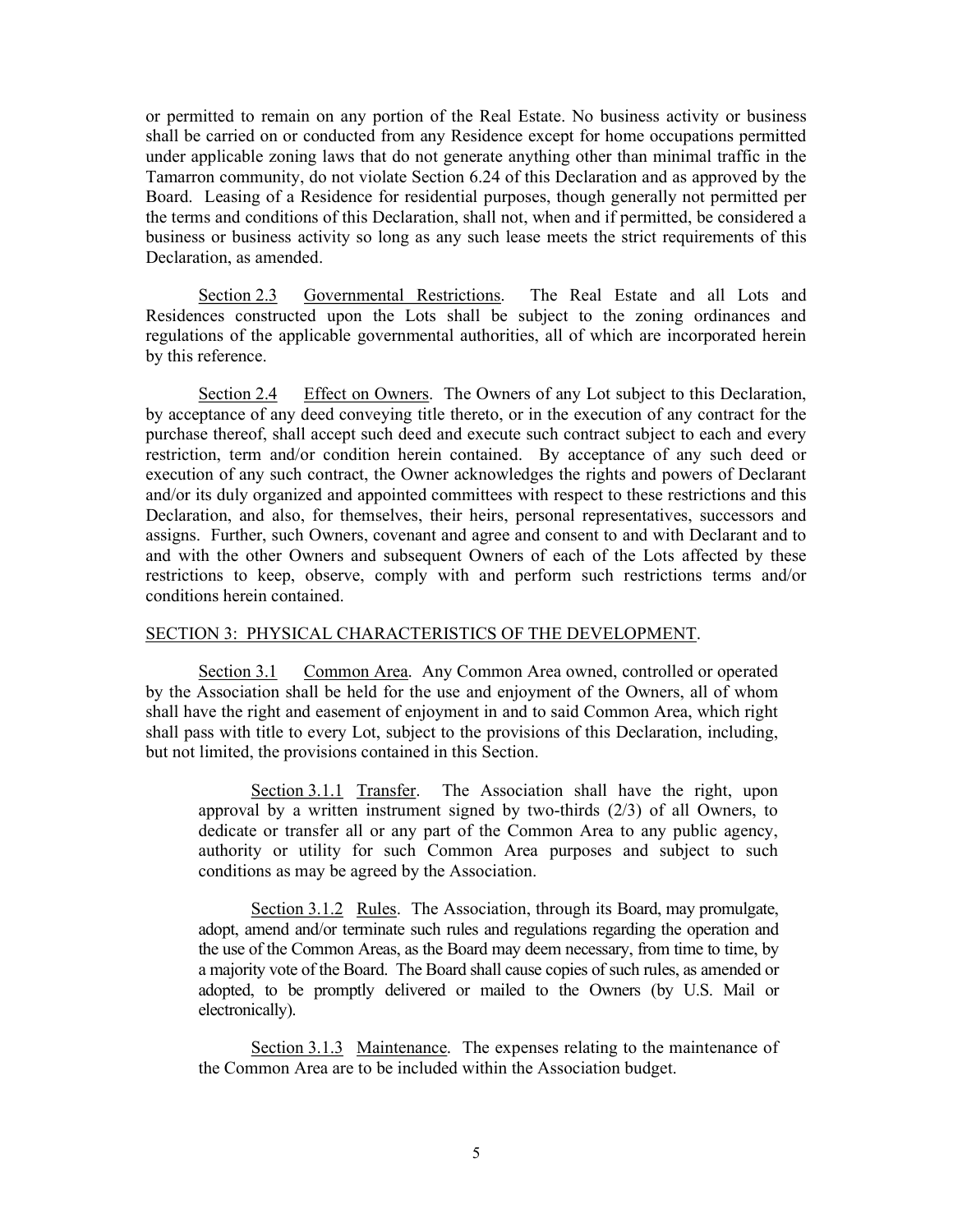Section 3.1.4 Delegation. An Owner may delegate, in accordance with the provisions of this Declaration and the rules or regulations adopted by the Association, through its Board, the Owner's right of enjoyment and use of the Common Area and facilities to members of the Owner's family, the Owner's tenants (so long as the Lease for such tenants is in compliance with the terms and conditions of this Declaration) or contract purchasers who reside within the Residence located on said Owner's Lot.

Section 3.1.5 Easement. If by reason of inexactness of construction, settling after construction and/or for any other reason, improvements on any Common Area encroaches upon any Lot, an easement shall be deemed to exist and run in favor of the Association for the maintenance, use and enjoyment of such Common Area.

Section 3.2 Maintenance of Common Area. The Association shall maintain, repair and replace all of the Common Area, including, but not limited to the entry way, Tamarron signs, landscaping and any other improvements on the Common Area in the manner deemed necessary and appropriate by the Board in its sole discretion, and shall provide such other services as the Board shall determine appropriate.

Section 3.3 Maintenance of Limited Common Area. Limited Common Area(s) shall be maintained, repaired and/or replaced at the expense of the Lot or Lots served by such Limited Common Area and its appurtenances. Notwithstanding the foregoing, with respect to Vista Lots and Village Lots, the Association shall provide and pay for lawn care, irrigation and certain snow removal (from driveways servicing said Lots, from sidewalks leading from the driveway to the front door of said Lots and from the front sidewalks (those running along the roadways) in front of said Lots) all in a manner and frequency as determined by the Board of Directors from time to time.

Section 3.4 Easements. Perpetual and non-exclusive Drainage Easements, Sewer Easements and Utility Easements for the purpose of the installation, maintenance, repair and replacement of all sewer, water, storm water, power lines and telephone lines, internet services, pipes, mains, conduits, transformers or cable/satellite television facilities are reserved as shown on the Plat(s). Ingress-Egress Easements are also reserved as shown on the Plat(s). Within these easements, no structure or other material shall be placed or permitted to remain which may damage or interfere with the installation and maintenance of utilities or which may change the direction or flow of drainage or which may obstruct or hinder the flow of drainage. Plants, trees and other vegetation are allowed in these easements subject to these restrictions and any other restrictions on landscaping contained in this Declaration, including Section 4.17 of this Declaration which requires the prior written approval of the Board.

Section 3.5 Streets. Unless accepted by the City of Bloomington, all streets shall be considered to be Common Areas. Following acceptance by the City of Bloomington of streets such as Keystone Court and Tamarron Drive, the Association will not have any further responsibility for maintenance, repair or replacement of the street except as required in applicable law.

Section 3.6 Underground Utilities. All utilities, including but not limited to water, gas, electric, sewer, internet and cable television shall be installed underground unless otherwise allowed by Section 4.13 of this Declaration.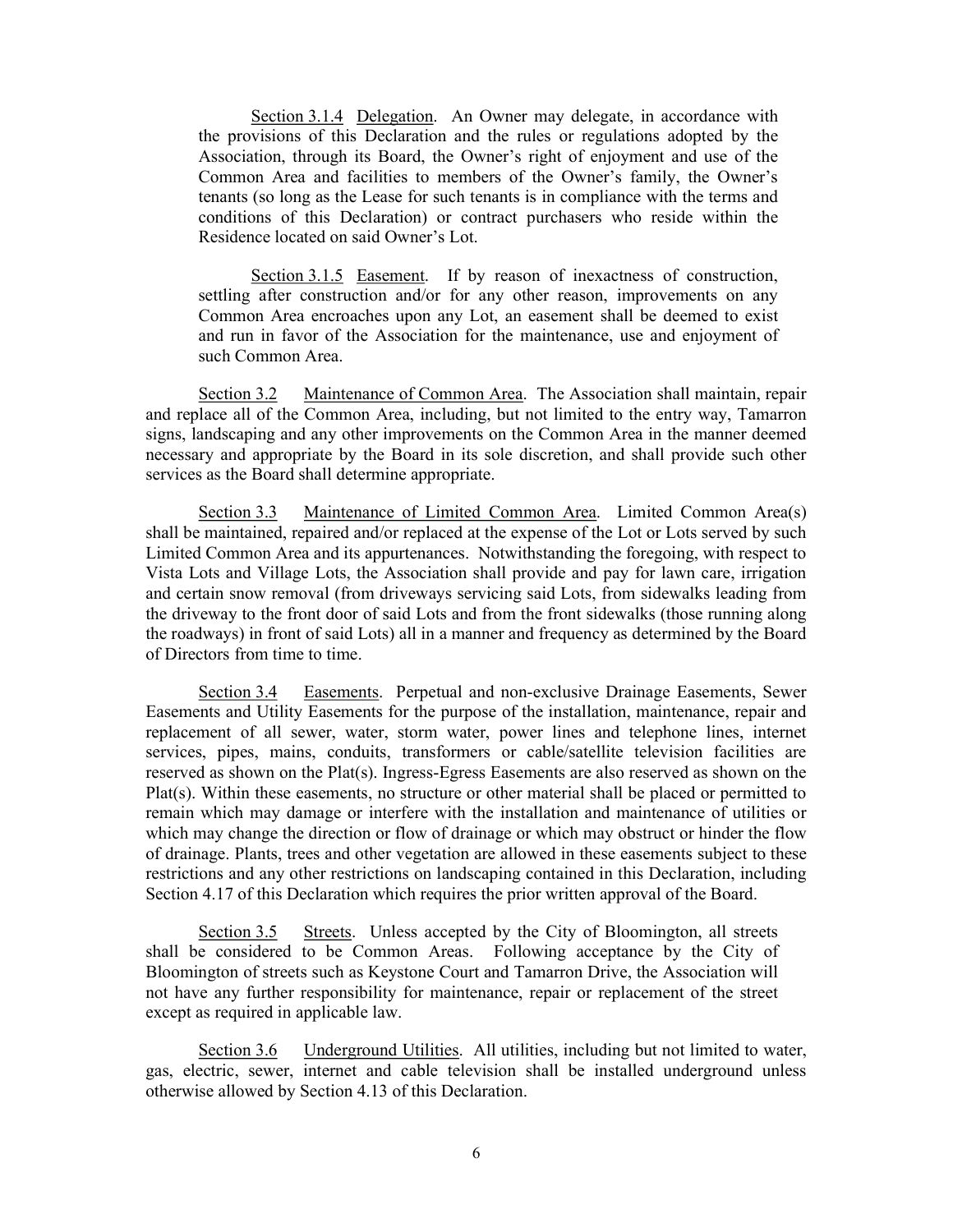## SECTION 4: CONSTRUCTION AND/OR REMODEL PROVISIONS.

Section 4.1 One Residence. Only one Residence shall be constructed on any Lot.

Section 4.2 Minimum Residence Size. Each Residence in Tamarron shall contain at least three (3) bedrooms and two (2) full bathrooms and be subject to the minimum sizes indicated in this Section.

4.2.1 One-Story Residences. One-story Residences shall have a finished ground floor area of not less than 1,500 square feet above finished grade.

4.2.2 Two-Story Residences. Two-story Residences shall have a finished ground floor area of not less than 1,000 square feet above finished grade and a total finished area of not less than 1,700 square feet above finished grade.

4.2.3 Determination of Ground Floor Area. For purposes of this Section 4.2, ground floor area shall be determined from the area of the Residence measured from the outside of the building foundation exclusive of open porches, breezeways, garages, chimneys and eaves.

4.2.4 Waiver. The provisions of this Section 4.2 may be waived or modified by the Board following application requesting such waiver or modification in writing by any Lot Owner. No waiver will be valid unless and until it is executed by the Board or its authorized representative and recorded in the Office of the Recorder of Monroe County, Indiana.

Section 4.3 Maximum Height. No single-family Residence constructed in Tamarron after the date of this Declaration, exclusive of chimney, shall exceed twenty-five feet (25') in height measured from the lowest finished grade level at the front of the Residence's foundation visible from any street to the underside of the eave line of the roof unless authorized in writing by the Board of Directors of Tamarron.

Section 4.4 Construction of Sewage Lines. All sanitary sewage lines on or within any Lot shall be designed, constructed and maintained in accordance with the provisions and requirements of the City of Bloomington, Indiana.

Section 4.5 Setback. No Residence, Building or other permanent structure shall be located on any Lot nearer to the boundaries of the Lot than the minimum setback lines as shown on the Plat(s) or the setback restrictions in effect at the time of construction as established by the City of Bloomington, Indiana, if any, whichever is more restrictive. For the purposes of this covenant (as indicated in this Section 4.5), eaves, steps and open porches shall not be considered as part of a Residence; provided, however, that this provision shall not be construed to permit any portion of a Residence on a Lot to encroach upon any other Lot in Tamarron.

Section 4.6 Prohibited Building Styles. Modular construction or modular homes will not be permitted upon any Lot in the Tammaron Real Estate. Any Residence built in Tamarron after the effective date of this Declaration shall require the prior written approval, by the Board, of the plans for any such Residence.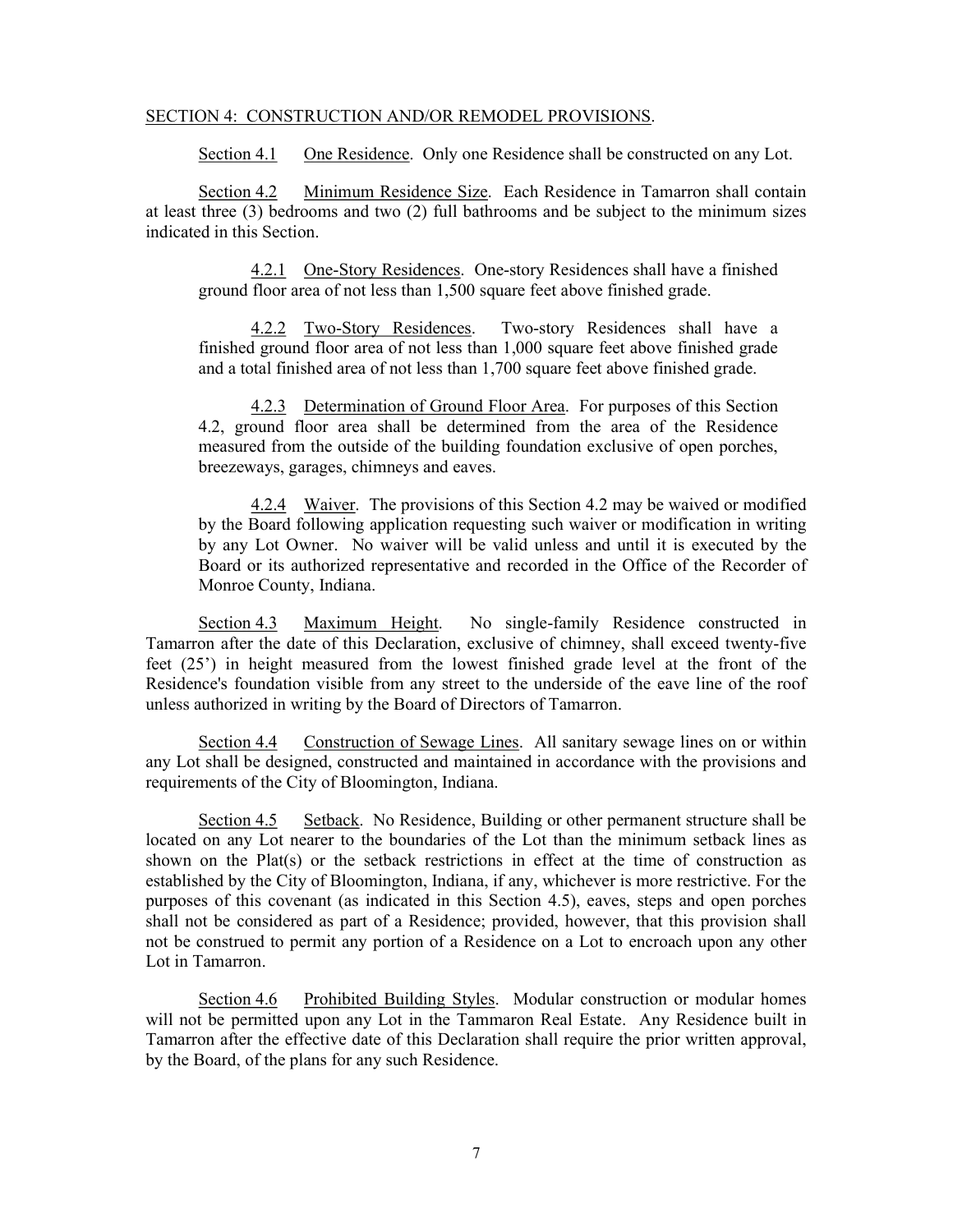Section 4.7 Minimum Exterior Brick Requirements. The finished front exterior of every Tamarron Residence shall have a minimum of three hundred (300) square feet of brick or other masonry material that may be approved in writing by the Board. All fireplaces must have a brick exterior unless a different material is approved in writing by the Board.

Section 4.8 Solar Devices. Subject to the prior written approval of the Board of Directors of Tamarron, certain solar devices designed for energy and/or heat collection/storage may be allowed upon or around a Building, Lot or Residence in Tamarron. Any request for approval must include a detailed design plan and such other information as may be required by the Board of Directors of Tamarron. This Section 4.8 shall not prohibit the use of "passive" solar energy or geothermal loop systems which are buried in the ground.

Section 4.9 Antennas, Towers and Satellite Dishes. No television, radio, shortwave or other antenna, pole or tower shall be placed, constructed or maintained upon the Real Estate or a Residence (including, but not limited to, upon the roof or exterior walls of any residential unit or building containing one or more residential units), unless: (a) Where such antenna, pole or tower is installed upon the roof of a residential unit or building containing one or more residential units such antenna, pole or tower is fully screened and concealed from view from adjacent properties by a parapet wall which conforms architecturally with the structure of such residential unit or building, or (b) In all other cases, such antenna, pole or tower is fully and attractively screened or concealed from view from adjacent properties, which means of screening or concealment shall (in either case) be subject to the regulations and approval of the Board. No satellite "dish" shall be permitted without prior written approval of the Board unless such satellite "dish" is otherwise permissible pursuant to applicable federal or state law regardless of Board approval. No more than one (1) such permissible satellite "dish" shall be permitted per Lot. When a satellite "dish" is permitted the location of such satellite "dish" shall be subject to the written approval of the Board. Notwithstanding the foregoing, the Board may install (or permit to be installed) upon the common area a television and/or radio "dish type" antenna designed and intended to serve all Owners (or residents) interested in such service.

Section 4.10 Garbage Disposals, Sanitary Sewers and Water. All Residences shall be equipped with a mechanical device for the grinding and disposal of garbage and food waste in the kitchen(s) which shall discharge to the sewer drain. All sewage disposal shall be connected with the sanitary sewer system of the City of Bloomington, Indiana. No septic tanks, holding tanks or cesspools shall be constructed or permitted to remain anywhere within the Real Estate. No private or semi-private water supply system may be located anywhere within the Real Estate. Each Owner shall connect to domestic water service provided by a public or private utility company and shall pay all connection availability or other charges lawfully established with respect to such connection.

Section 4.11 Fences, Mailboxes and Other Structures. Fencing, mailboxes and other structures shall be governed by the provisions of this Section 4.11 as follows:

4.11.1 Fences. Any fence erected, placed or constructed upon any portion of the Real Estate must first be approved in writing by the Board and shall then be constructed with wood or masonry materials. No chain-link fences, farm fences, continuous or 'stockade-type' fencing shall be permitted within the Real Estate. No fence will be higher than six feet (6') feet. No fencing will extend forward of the furthest front corner of the Residence. Fencing style and color will be consistent with the development as determined by the Board from time to time. No outdoor pet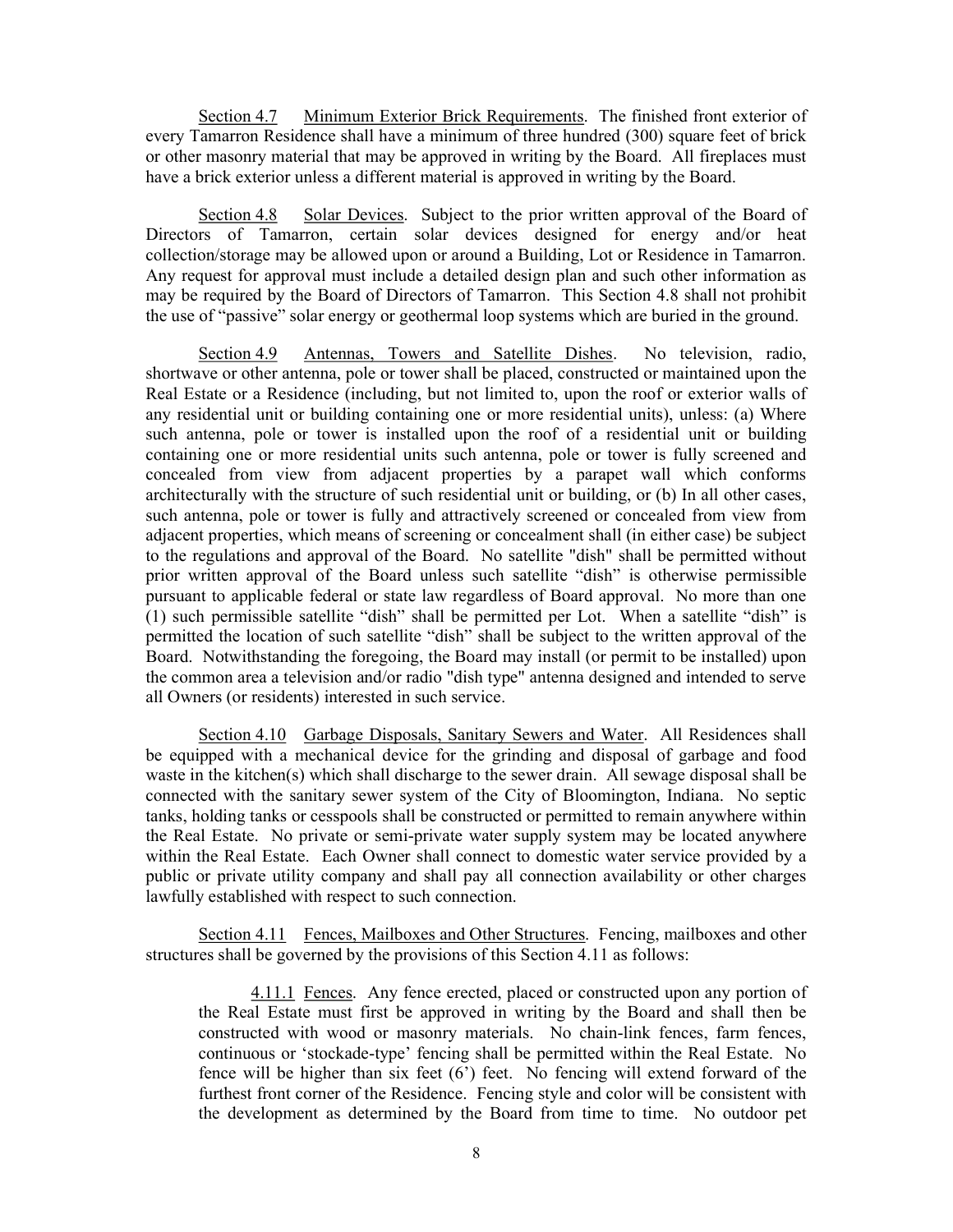enclosures of any kind except for "invisible fencing" (underground, electronic or otherwise) shall be permitted without prior written approval of the Board. In specific instances, upon the written prior approval by the Board, sections of privacy fencing, in combination with landscaping or other Board approved screening methods, may be allowed. No fencing of any type shall be allowed in any area in Tamarron designated as Common Area or Limited Common Area.

4.11.2 Mailboxes. Mailboxes shall be owned by the Association and shall be placed and constructed in accordance with the requirements of the local office of the U.S. Post Office.

4.11.3 Other Structures. In order to help preserve the natural quality and aesthetic appearance of the Tamarron Real Estate, any fence, flagpole, basketball goal or similar permanent installed structure must be approved in writing by the Board as to size, location, height and composition before it may be installed.

Section 4.12 Light Fixtures. Each Residence in Tamarron shall have at least one working and functioning exterior wall bracket light fixture adjacent to the main entry door to each such Residence. Each Residence in Tamarron Heights and Tamarron Vista shall also have at least one working and functioning post light adjacent to the driveway-sidewalk intersection.

Section 4.13 General Exterior Construction Rules. The following requirements shall be applicable unless the Board shall decide or approve otherwise: (i) All utility facilities in Tamarron will be underground, except where required to be placed aboveground by the individual utility supplier; (ii) Whenever possible, all utility meters and HVAC units in the Real Estate will be located in places unseen or screened from the front of the Residences; (iii) No outside fuel storage tanks will be permitted above or below ground in the Real Estate; (iv) All windows in the Real Estate will be factory or on-the-job painted; no raw aluminum windows will be permitted; (v) All gutters and downspouts in the Real Estate will be factory or on-the-job painted; (vi) All roof pitches of Residences will be six to twelve (6:12) or greater and there shall be at least one (1) gable end on the front building elevation of each Residence; (vii) No metal, fiberglass or similar type material awnings or patio covers will be permitted in the Real Estate; (viii) No above-ground swimming pools will be permitted anywhere within the Real Estate.

Section 4.14 Submission of Documents. No Residence, Building or other permanent structure shall be erected, placed or altered on any Lot until the construction plans and specifications and a plan showing the location of the structure have been approved by the Board as to quality of workmanship and materials, harmony of external design with existing structures, and as to location with respect to topography and finished grade elevation. Approval or disapproval as required in these covenants by the Board shall be in writing. In the event the Board fails to approve or disapprove any plans and specifications within thirty (30) days after such plans and specifications have been submitted to it, or in any event, if no suit to enjoin the construction has been commenced prior to the completion thereof, approval will not be required and the related covenants shall be deemed to have been fully complied with. Should the Board request addition information related to any proposed construction as referenced herein, the thirty (30) day time period shall renew and the Board shall have thirty (30) days to approve or disapprove such plans beginning on the date such additional information is submitted to the Board.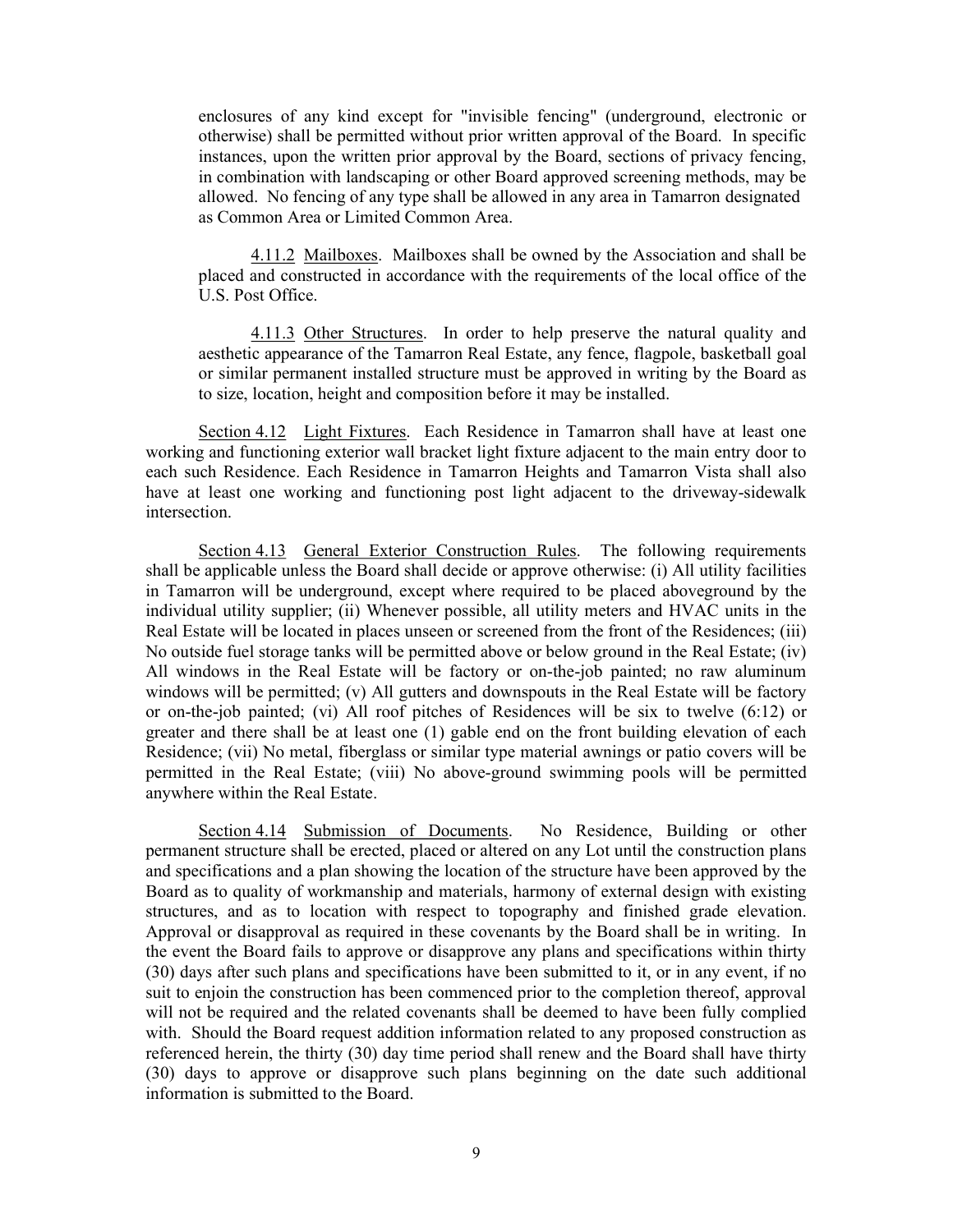Section 4.15 Responsibilities During Construction, Repair and/or Remodel in Tamarron. Construction, repair and/or remodel shall be completed per the terms and conditions of all applicable building codes and subject to the terms and conditions contained in this Section and elsewhere in this Declaration.

4.15.1 Damage to Curbs or Sidewalks. Should any curb or sidewalk be damaged during any construction, repair and/or remodel the Owner(s) responsible for causing such damage shall be responsible for the costs of repairing such damage.

4.15.2 Vehicles, Shacks and Outhouses. No construction vehicles, shacks or outhouses shall be erected or situated on any Lot herein, except for use by a Builder during the construction or remodel of a proper structure, which Builder's temporary construction structure shall be promptly removed upon completion of the proper structure.

4.15.3 Maintenance. During the construction or remodel period, the Lot shall be maintained in a clean and orderly manner at all times. All loose shingles, lumber, bricks, block, drywall, insulation or other building materials which can blow or migrate onto adjacent Lots shall not be left lying around. Construction trash shall be contained on the subject Lot in a dumpster.

4.15.4 Erosion Control, Dirt, Mud or Debris. The Lot Owner responsible for the construction, repair and/or remodel shall install and maintain appropriate erosion control measures pursuant to all applicable erosion control and/or building codes. The Lot Owner shall be responsible for removal of dirt, mud, or debris or other foreign material of any kind which may be deposited upon the road, easements or other Lots from construction on the Lot. If such deposits occur, then the Lot Owner shall make provisions to remove such deposits within one (1) day or the Board may remove such deposits on account of and at the expense of the subject Lot Owner.

 4.15.6 Utilities. All utility services including, but not limited to water, power, sanitary sewers, internet, telephone or cable, to the lot shall be maintained as shown on the plat and said service shall not undermine the curbs or alter the subsurface or surface drainage system.

Section 4.16 Drainage. No Lot Owner shall cause or permit any modification to drainage, from the original Plat(s), unless approved in writing by the Board. In the event storm water drainage from any such Lot or Lots flows across another Lot, provisions shall be made by the Owner of any such Lot to permit such drainage to continue, without restriction or reduction, across the downstream Lot and into the natural drainage channel or course, even if no specific drainage easement for such flow of water is provided on the Plat(s). To the extent not maintained by the Association, "Drainage Easements" reserved as drainage swales shall be maintained by the Owner(s) of the Lot(s) upon which such easements are located such that water from any adjacent Lot shall have adequate drainage along such swale. The elevation of a Lot shall not be changed so as to affect materially the surface elevation or grade of surrounding Lots. Perimeter foundation drains, sump pump drains and downspouts shall not be outletted into streets or street rights-of-way. These drains shall be connected whenever feasible into a subsurface drainage tile. Each Owner shall maintain the subsurface drains and tiles located on that Owner's Lot and shall be liable for the cost of all repairs thereto or replacements thereof.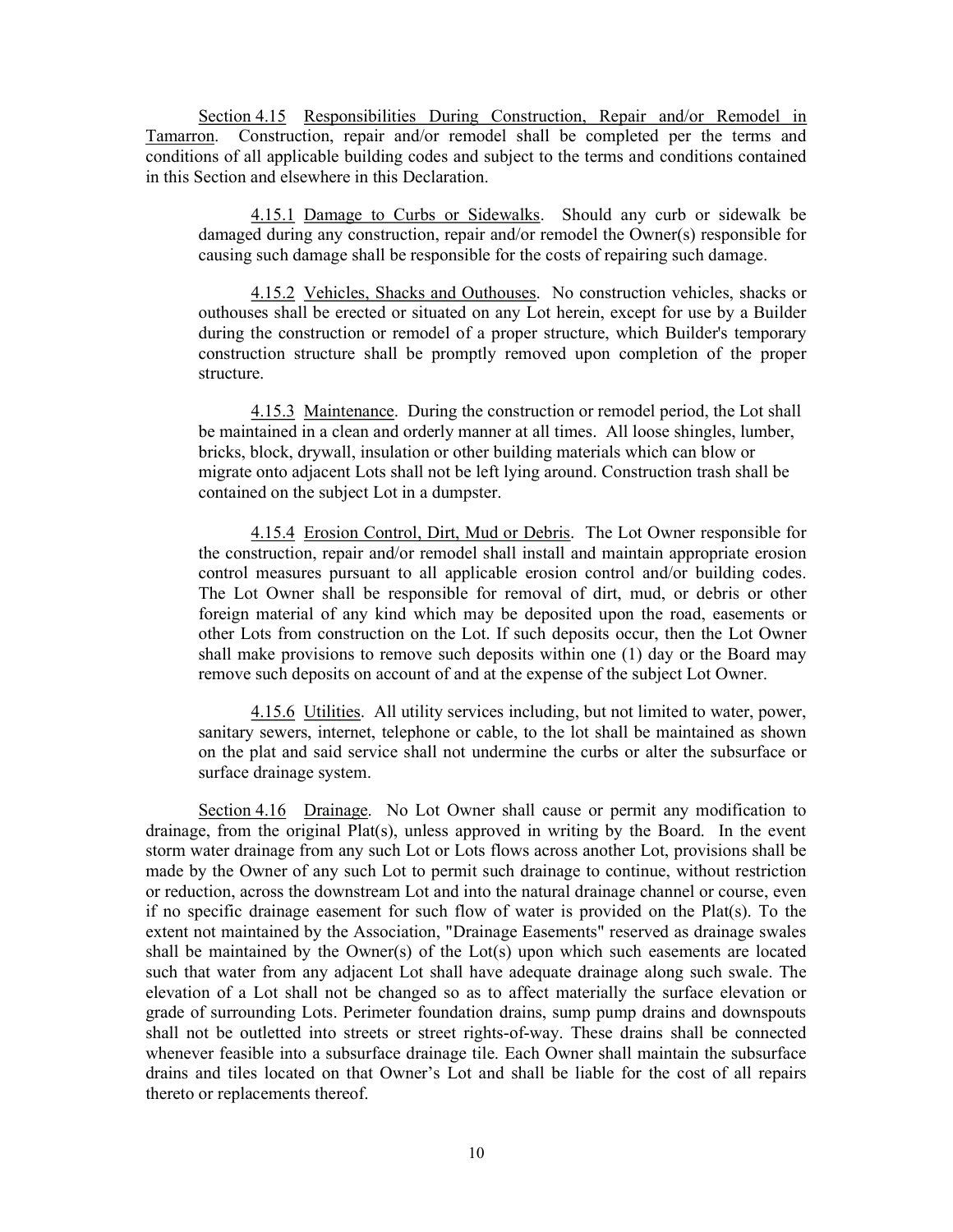Section 4.16.1 Tamarron Vista and Tamarron Heights Lots. Lot Owners within Tamarron Vista and Tamarron Heights shall, at their cost and expense, be responsible for the upkeep, maintenance and repair of downspouts, runoff and drainage erosion on their respective Lot.

Section 4.17 Landscaping. All landscaping within Tamarron shall comply with the City of Bloomington municipal code and be completed and maintained in an aesthetically attractive manner. No landscaping shall be permitted on Common Area except with the prior written approval of the Board.

## SECTION 5: MEMBERSHIP IN THE ASSOCIATION.

Section 5.1 The Organization. The Association is a nonprofit corporation incorporated and existing under the laws of the State of Indiana. The Association's affairs and authority shall be governed and determined by the terms and conditions contained in this Declaration, the Association's By-Laws and any rules and regulations related thereto, all as amended from time to time (sometimes referred to herein as the "Governing Documents").

Section 5.2 Membership. Each Owner of a Lot in Tamarron shall be a Member of the Association. Membership in the Association is limited only to such Lot Owners.

Section 5.3 Appurtenant to Ownership. Association membership is appurtenant to and may not be separated from the ownership of a Lot. Membership shall terminate upon termination of Lot ownership. Ownership of a Lot shall be the sole qualification for Association membership. Membership shall not be transferred, pledged or alienated in any way except upon transfer of title to the Owner's Lot (and then only to the transferee of title to such Lot). Any attempt to make a prohibited transfer is void. The rights, duties, privileges and obligations of all Members shall be provided in the Governing Documents of the Association.

Section 5.4 Membership Voting. Each Lot shall be entitled to one (1) vote for voting matters, regardless of whether any such Lot is owned by more than a single Owner. The vote for jointly and/or co-owned Lots shall be cast as a majority of such co-owners of the Lot shall determine and any vote cast by a single Owner shall be deemed the authorized vote for that Lot. If the majority of co-owners present in person or by proxy at a meeting cannot agree as to how to cast the vote for their Lot, no vote shall be cast for that Lot. The power to cast a particular Owner's vote may be exercised by (i) The Owners's conservator; (ii) The guardian of the Owner's estate; (iii) The parent(s) entitled to custody of an Owner if the Owner is a minor; or (iv) The executor or administrator of a deceased Owner's estate if the Owner's interest in the Lot is subject to administration in said Owner's estate.

## SECTION 6: RESTRICTIONS ON THE USE OF THE REAL ESTATE.

 Section 6.1 Residential Use and General Statement. All Lots shall be used exclusively for residential purposes. In order to help preserve the character of Tamarron and to help protect the property values therein, and without intending to limit the generality of the foregoing provisions, the additional protective covenants and restrictions contained herein are imposed as a common scheme upon the Real Estate and shall be applicable to each Lot and to each Residence constructed and maintained upon a Lot within the Real Estate.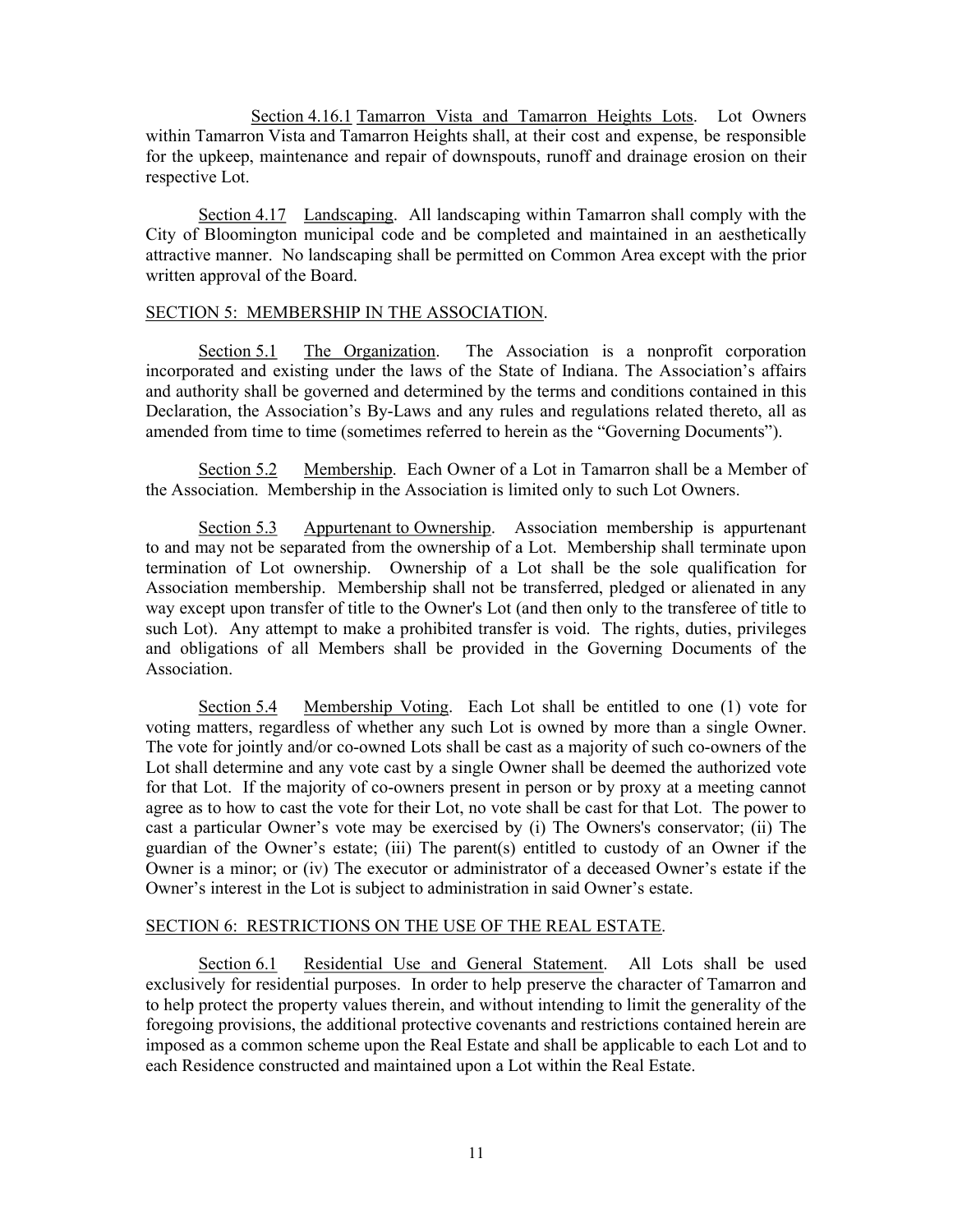Section 6.2 Parking. No Vehicle which exceeds twenty-two feet (22') in length, nor any inoperable or unlicensed Vehicles of any length, shall be parked for storage overnight or longer in such a manner as to be visible to occupants of the Real Estate or the users of any public street within Tamarron. All commercial Vehicles, other than first responder vehicles less than twenty-two feet (22'), must be parked overnight within an enclosed garage.

Section 6.3 Temporary Structures. There shall be no temporary living quarters constructed within the Real Estate. No trailer, basement, tent, shack, detached garage, barn, shed or other outbuilding shall be erected on any Lot without prior written approval of the Board, and no such structure, if approved, shall at any time be used as a residence, temporarily or permanently, nor shall any structure of a temporary character be used as a Residence.

Section 6.4 Animals and Pets. No animals, livestock or poultry of any kind may be raised, bred, kept or permitted on any Lot with the exception of non-nuisance dogs, cats or other usual and common household pets in reasonable number. No pets shall be kept, bred or maintained for any commercial purpose. An Owner shall be fully liable for any damage to Buildings owned by others or the Common Areas caused by said owner's pet(s). The Board may adopt such other rules and regulations regarding pets as it may deem necessary from time to time. Pets (including cats), whenever outside the interior of a Residence, shall be controlled by a leash and not allowed to roam freely when outside of the interior of a Residence. Pets shall not be left outside the interior of a Residence, even in a properly fenced yard pursuant to Section 4.11.1 herein, without Owner supervision (so as to help alleviate nuisance behavior such as escape, barking, predation, aggressive displays, etc.). Each Owner shall be responsible for the prompt removal of said Owner's pet waste from Common Areas and Limited Common Areas. Any pet which, in the judgment of the Board, is causing or creating a nuisance or unreasonable disturbance or noise, shall be permanently removed from the Real Estate upon three (3) days written notice from the Board to the respective Owner.

Section 6.5 Nuisance. It shall be the responsibility of each Owner of a Residence to prevent the development or existence of any unclean, unhealthy, unsightly, or un-kept condition of the Owner's Residence. No Residence shall be used, in whole or in part, for the storage of any property or thing that will cause such Residence to appear to be in an unclean or untidy condition or that will be visually obnoxious. No substance, thing or material shall be kept in or about any Residence that will emit foul or obnoxious odors or that will cause any noise or other condition that will or might disturb the peace, quiet, safety, comfort or serenity of the occupants or guests of any surrounding Residence. No noxious or offensive activity shall be carried on in or around any Residence or Lot. No activity, behavior or conduct shall be permitted should it tend to cause embarrassment, discomfort, annoyance or nuisance to any other Owner, guest or person in Tamarron. There shall not be maintained on or about any Lot or Residence any plants, animals, device or thing of any sort that might in any way be noxious, dangerous, unsightly, unpleasant or of a nature as may diminish or destroy the use or enjoyment of the Real Estate. Yard incinerators for the disposal or burning of trash shall not be permitted anywhere within the Real Estate. Composting devices shall be maintained in a manner so as to prevent foul odors and/or attract rodents or vermin. The recreational use of firearms or hunting weapons of any kind shall not be permitted anywhere within Tamarron.

Section 6.6 Garbage Cans, Trash Receptacles, Woodpiles, Etc. All garbage cans, trash receptacles, woodpiles and other similar items shall be located or screened so as to be concealed from view from any neighboring Residence, streets and other Residences located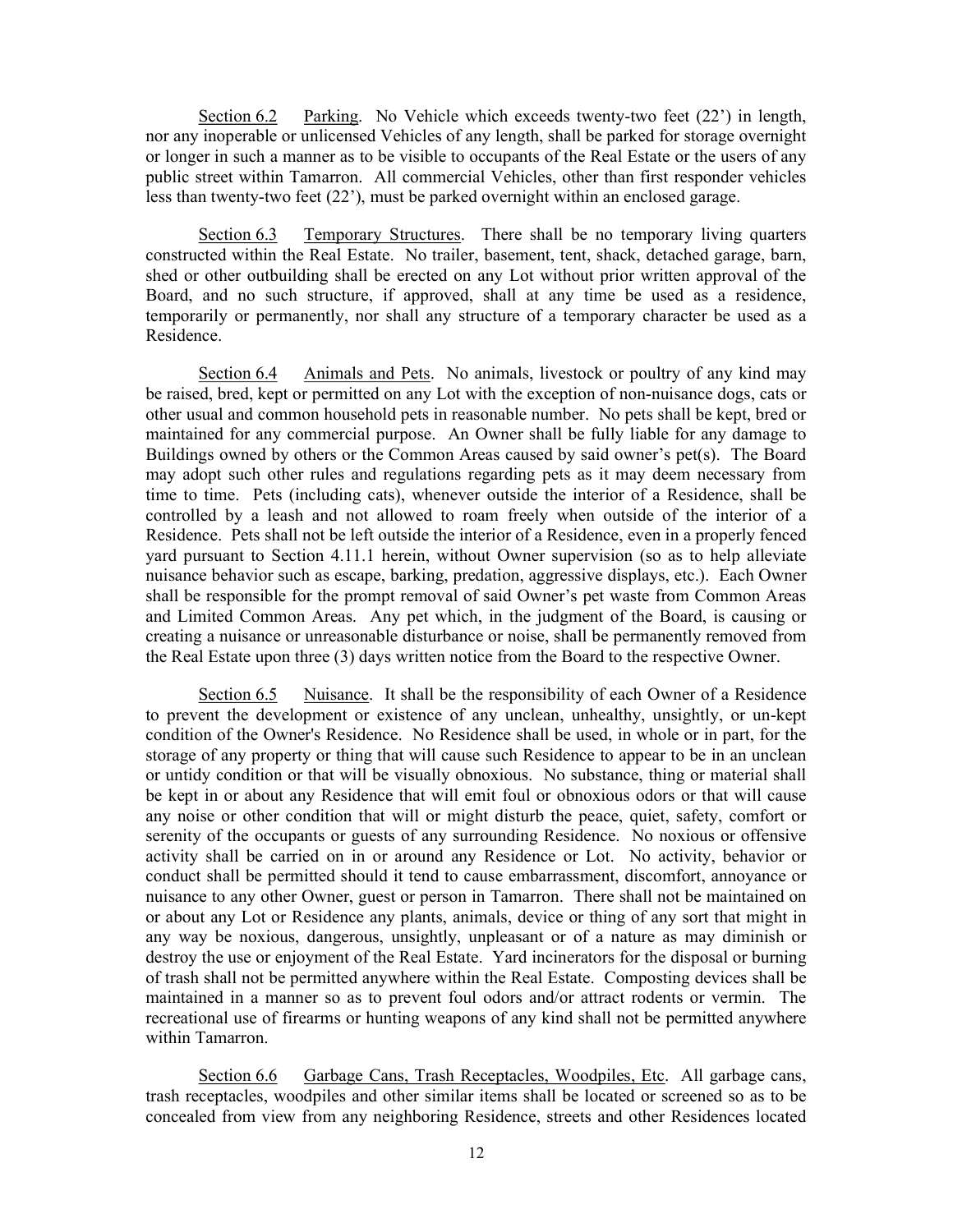adjacent to the Residence except for times when refuse collection is to occur. All screens and/or screening materials shall be first approved in writing by the Board. Firewood stored outside shall be kept neat and in an unobtrusive manner (the Board has the authority to determine and direct the location of any firewood stored outside). All rubbish, trash, and garbage shall be regularly removed from each Residence and shall not be allowed to accumulate thereon.

Section 6.7 Signs. No sign of any kind, including any "For Sale" sign, shall be nailed to any tree or attached to any street sign within the Real Estate. No sign of any kind shall be displayed to the public view upon any Lot or otherwise within the Real Estate except (i) One family name sign of not more than 144 square inches in area; (ii) A sign limited in size to approximately 20 inches by 30 inches containing the words "For Sale" and such other information typically associated with such "For Sale" signs when a Lot and/or Residence is being offered for sale; (iii) One (1) industry-standard sized security-provider sign per Residence; (iv) Tamarron community information signs; and (v) Political signs advocating the election or defeat of one (1) or more candidates for nomination or election to a public office, political signs in support of or opposition to a political party, a political party's candidates and/or the approval or disapproval of a public question (such political signs are permissible beginning thirty (30) days before and ending five (5) days after the date of the election to which the subject signs relate unless otherwise governed by applicable law).

Section 6.8 Subdivision of a Lot. There shall be no subdivision of any Lot within the Real Estate nor any sale thereof in parcels except that a portion of a Lot may be sold to an adjoining Lot if no new Lot is created and if the transferor obtains the prior written approval of the Board. The setback requirements set out in Section 4.5 cannot be waived.

Section 6.9 Drilling and Exploration. No oil drilling, oil development operations, oil refining, quarrying or mining operations of any kind shall be permitted upon or within the Real Estate, nor shall oil wells, tanks, tunnels, mineral excavations or shafts be permitted upon or in any Lot. No derrick or other structure designed for use in boring for oil or natural gas shall be erected, maintained or permitted upon any Lot.

Section 6.10 Ditches and Swales. It shall be the duty of every Owner of every Lot in Tamarron on which any part of an open storm drainage ditch or swale is situated to keep such portion thereof as may be situated upon said Owner's Lot continuously unobstructed and in good repair, and to provide for the installation of such culverts upon said Lot as may be reasonably necessary to accomplish the purposes of this subsection. All Tamarron Heights and Tamarron Vista Lot Owners, if necessary, shall maintain dry culverts between the road rights-of-way and their Lots in conformity with specifications and recommendations of the Board.

Section 6.11 Line of Sight. No fence, wall, hedge or shrub planting which obstructs sight lines at elevations between two feet (2') and six feet (6') above any street, public or private, shall be placed or permitted to remain on any corner Lot within the triangular area formed by the street boundaries and a line connecting them at points twenty feet (20') from the intersection of the street lines, or in the case of a rounded property corner from the intersection of the street property lines extended. No tree shall be permitted to remain within such distances of such intersections unless the foliage line is maintained at sufficient height to prevent obstruction of such sight lines.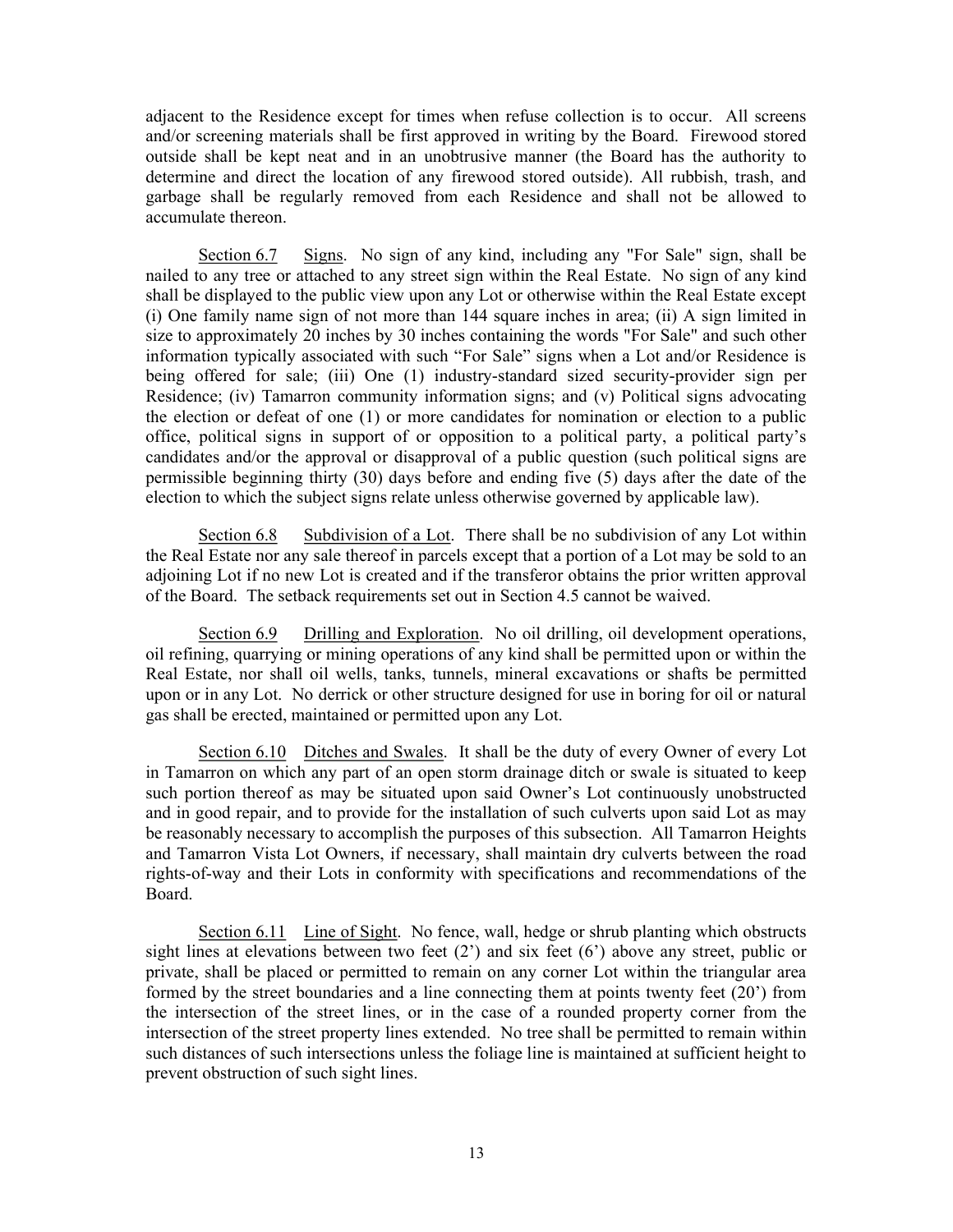Section 6.12 Damaged Structures. No Residence or other structure which has been partially or totally destroyed by fire or otherwise shall be allowed to remain in such state for more than three (3) months from the time of such destruction or damage.

Section 6.13 Clotheslines. Outdoor clotheslines are prohibited in Tamarron.

Section 6.14 Playground Equipment. All outdoor playground equipment must be approved for placement and aesthetics by the Board prior to installation. The color, size and location of playground equipment may be factors in determining if the playground equipment is approved.

Section 6.15 Outside Burning. No trash, leaves or other materials shall be burned outside upon a Lot in Tamarron. Burning associated with food preparation is permissible so long as it is done in a safe manner and consistent with applicable municipal code.

Section 6.16 Electric Bug Killers. Electric bug killers, "zappers" and other similar devices shall not be installed at a location or locations which will result in the operation thereof becoming a nuisance or annoyance to other Owners and shall only be operated in conjunction with outside activities and not continuously.

Section 6.17 Maintenance of Lots and Improvements. All Lots in Tamarron shall be maintained in a manner consistent with this Section.

6.17.1 Tamarron Heights and Tamarron Vista. The Owner of any Lot in Tamarron Heights and Tamarron Vista shall at all times maintain the Lot and any Residence, Building or other structure situated thereon in such manner as to prevent the Lot, Residence, Building or other structure from becoming unsightly. The Lot Owner shall keep the exterior of the Residence, Buildings and other structures in such a state of repair or maintenance as to void their becoming unsightly.

6.17.2 Tamarron Village. All Lots in Tamarron Village shall be maintained in a manner consistent with this Section.

6.17.2.1 Tamarron Village Maintenance. Each Owner of a Lot in Tamarron Village shall, at said Owner's expense, be responsible for the maintenance, repairs, decoration and replacement within said Owner's Residence except as may otherwise be provided herein. All fixtures and equipment installed within the Residence commencing at a point where the utility lines, pipes, wires, conduits or systems enter the exterior walls of a Residence shall be maintained and kept in repair by the Owner thereof. Each Owner shall promptly perform all maintenance and repair in said Owner's Residence, which if neglected, might adversely affect any Residence, Common Area, Limited Common Area or the value of the Real Estate. Such maintenance and repairs shall include, but are not limited to, such maintenance and repairs as internal water lines, plumbing, electric lines, gas lines, appliances, doors, windows, lamps and all other accessories belonging to the Owner and appurtenant to the Residence. Maintenance, repairs, replacements and upkeep of the Common Area and Limited Common Area shall be furnished by the Association, as a part of the Common Expense.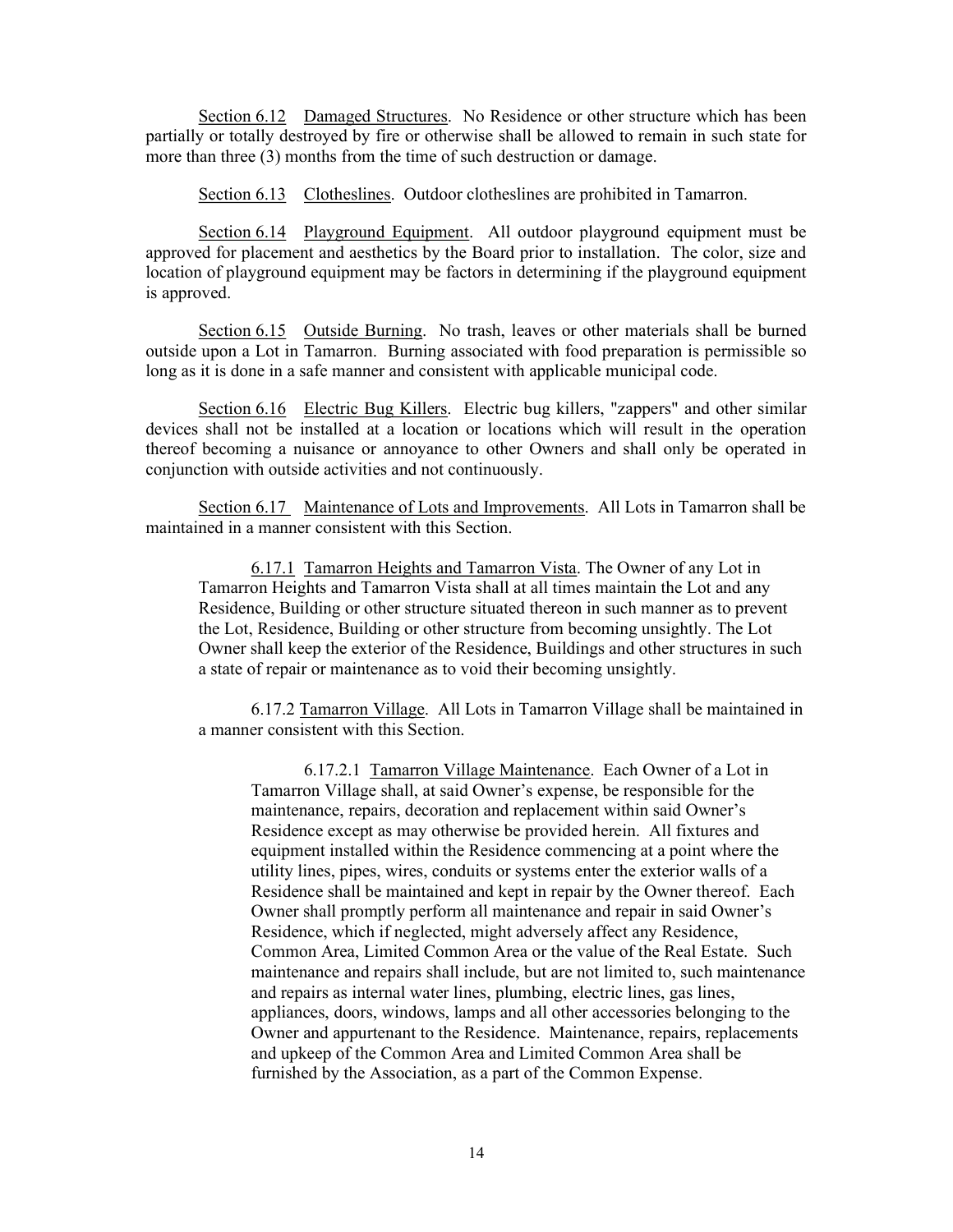6.17.2.2 Association Maintenance. In addition to the maintenance of the Common Area, the Association shall provide exterior maintenance upon each Lot and Residence in Tamarron Village for the following: paint, repair, replacement and care of all exterior doors, roofs, gutters, downspouts, exterior building surfaces, and other exterior improvements excluding, however, any glass surfaces, screens, window fixtures and other hardware, which shall be the sole responsibility of the Owner. The Association shall also maintain any trees, shrubs, grass or walks which the Association or Declarant originally planted or installed upon any Lot (any trees, shrubs or landscaping done or caused by an Owner upon the Owner's Lot shall be maintained by the Owner). In the event that an Owner causes any such work, as referenced in this Section, to be completed, said Owner shall indemnify and hold the Association harmless from to cost and/or consequence (liability, personal injury, property damage, death, etc.) of any such Owner causing or performing such work (Owners shall not be entitled to reimbursement for the cost of any such work caused or performed by Owner).

6.17.2.3 Screened Porch or Patio. Screened-in porches or patios that were part of the original construction process of any Residence located on the ground floor or any other floor shall be included in the periodically scheduled exterior maintenance service of Tamarron Village (those screened-in porches or patios added after the original construction process shall not be included). 'Exterior building surfaces' shall include both the interior and exterior walls of said screened-in porches or patios. The entire screened-in porch or patio, for the purpose of this declaration, shall be deemed to be appurtenant to, and therefore, exterior to the dwelling.

6.17.2.4 Owner Negligence. In the event the need for maintenance and repair results from the willful or negligent act or omission of the Owner, the Owner's family, guests, or invitees, and is not covered or paid for by insurance on such Lot, the cost of such maintenance or repair shall be borne by the Owner, and shall be added to and become a part of the assessment to which his Lot is subject and be subject to the same method of collection as the Regular Assessment.

6.17.2.5 Right of Inspection. The Board of Directors, or their designated agents, shall have the right at reasonable times, and upon reasonable prior notice (except in cases of emergency in which case no notice will be required) to enter into each individual Lot for purposes of inspection of the Common Area appurtenant thereto, and replacement, repair, and maintenance of the same.

6.17.2.6 Alterations. Without the prior written approval of the Board of Directors, no Owner may make any alterations, additions, improvements, repairs, change of colors, excavation, changes in grade or other work which in any way alters the exterior of any Lot or home located thereon from its natural or improved state existing on the date such Lot was first conveyed to the Owner except as otherwise expressly provided in this Declaration.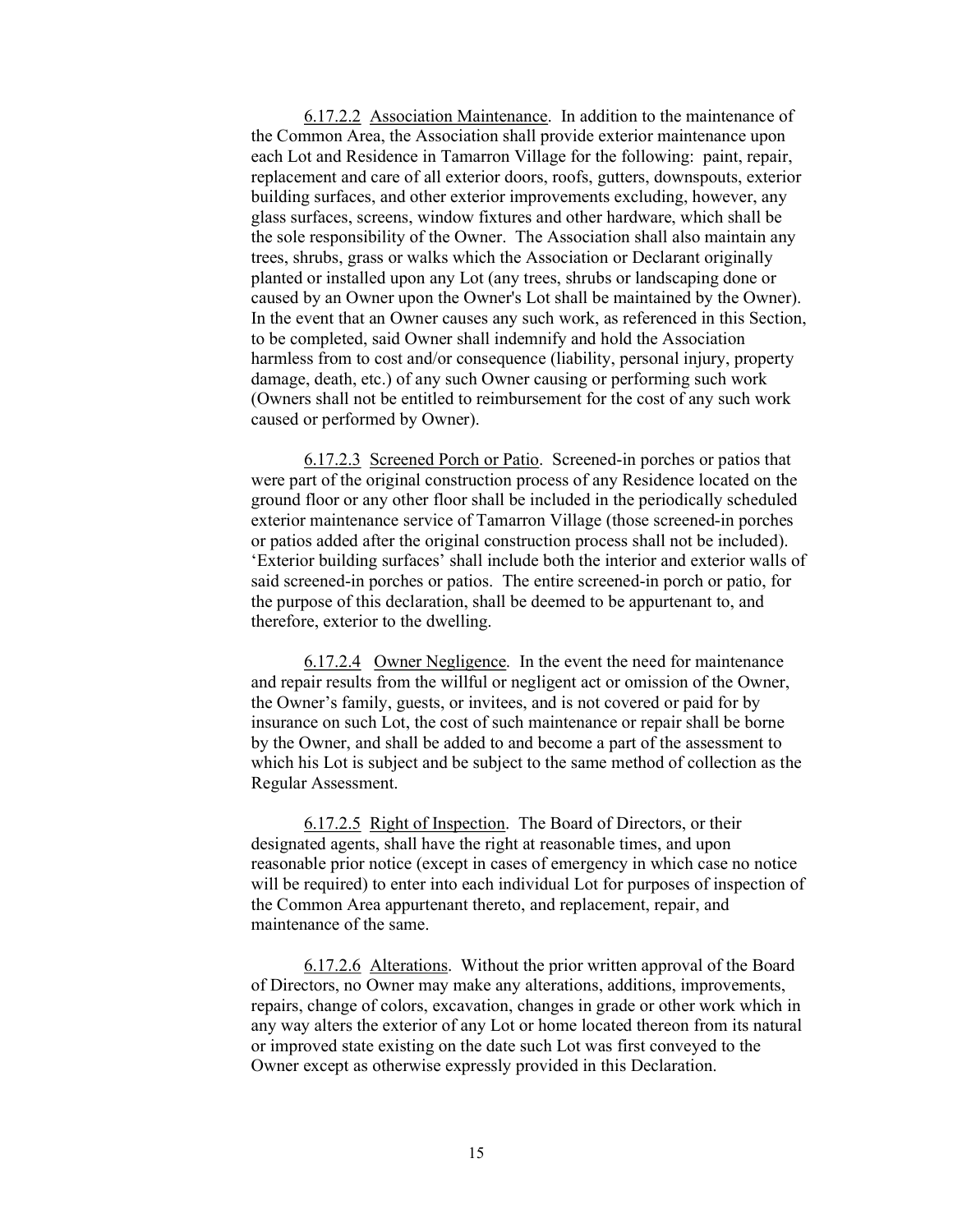Section 6.18 Common Areas and Limited Common Areas Aesthetic Responsibility. The Owner of any Lot shall at all times refrain from creating any condition that reasonably tends to detract from or diminish the aesthetic appearance of the Tamarron Common Areas and Limited Common Areas.

Section 6.19 Maintenance of Tamarron Lots. Unless otherwise arranged and handled by the Association as the Board may determine, from time to time, the Owner of any Lot in Tamarron shall regularly (i) Mow the Lot at such times as may reasonably be required in order to prevent the unsightly growth of vegetation and weeds and exercise good husbandry with respect to all landscaping located thereon; (ii) Remove all debris or rubbish from the Lot; (iii) Prevent the existence of any other condition that reasonably tends to detract from or diminish the overall aesthetic appearance of Tamarron; (iv) Maintain the tree plot and landscaping between the sidewalk and any public street adjacent to the Owner's Lot; and (v) Maintain the landscaping and tree plot, if any, between the Owner's Lot and the curb of any public street adjacent to the Owner's Lot.

Section 6.20 Garage Sales. No garage sales shall be generally permitted in Tamarron except neighborhood garage sales to be held a maximum of two times per calendar year as determined and coordinated by the Board. An Owner may, however, petition the Board for written approval of an individual garage sale and the Board may, in its sole discretion, determine whether the petitioning Owner's circumstances justify an exception to this general prohibition.

Section 6.21 Leasing and Hosting. Tamarron was developed and is maintained as an owner-occupied neighborhood. No Owner of any Lot and/or Residence shall enter into any agreement to lease their Lot and/or Residence to any person or entity, to permit their Lot and/or Residence to be leased to any person or entity, or allow their Lot and/or Residence to be used to host guests or patrons for a single day, a weekend, a week or other such short-term periods, in exchange for consideration. The Board may, on a case by case basis, allow certain exceptions permitting leasing in hardship situations as the Board, in its sole discretion, may decide. Applications for exceptions shall be in writing and shall be submitted to the Board of Directors no less than sixty (60) days prior to the beginning date of the proposed lease. The primary purpose of this restriction is to keep Tamarron as an owner-occupied neighborhood, and no exceptions will be granted except for good and special cause shown, as determined by the Board from time to time.

6.22 Insurable Interest Impact. Nothing shall be done on or kept in or around any Lot or in the Common Areas which might, could or will cause an increase in the rate of insurance on any Building or the contents thereof in Tamarron. No Owner shall permit anything to be done or kept in or around their Lot or in the Common Areas which might, could or will result in a cancellation of insurance on any Building or contents thereof in Tamarron, or which is in violation of any law or ordinance.

6.23 Waste. No waste shall be committed upon or around any Lot or Common Areas.

6.24 Business Activity. No business activity, business, industry, trade, or any commercial or religious activity, educational or otherwise, designed for profit, altruism or otherwise, shall be conducted, practiced or permitted on or about any Lot, the Common Areas or the Real Estate except for home occupations permitted under applicable zoning laws that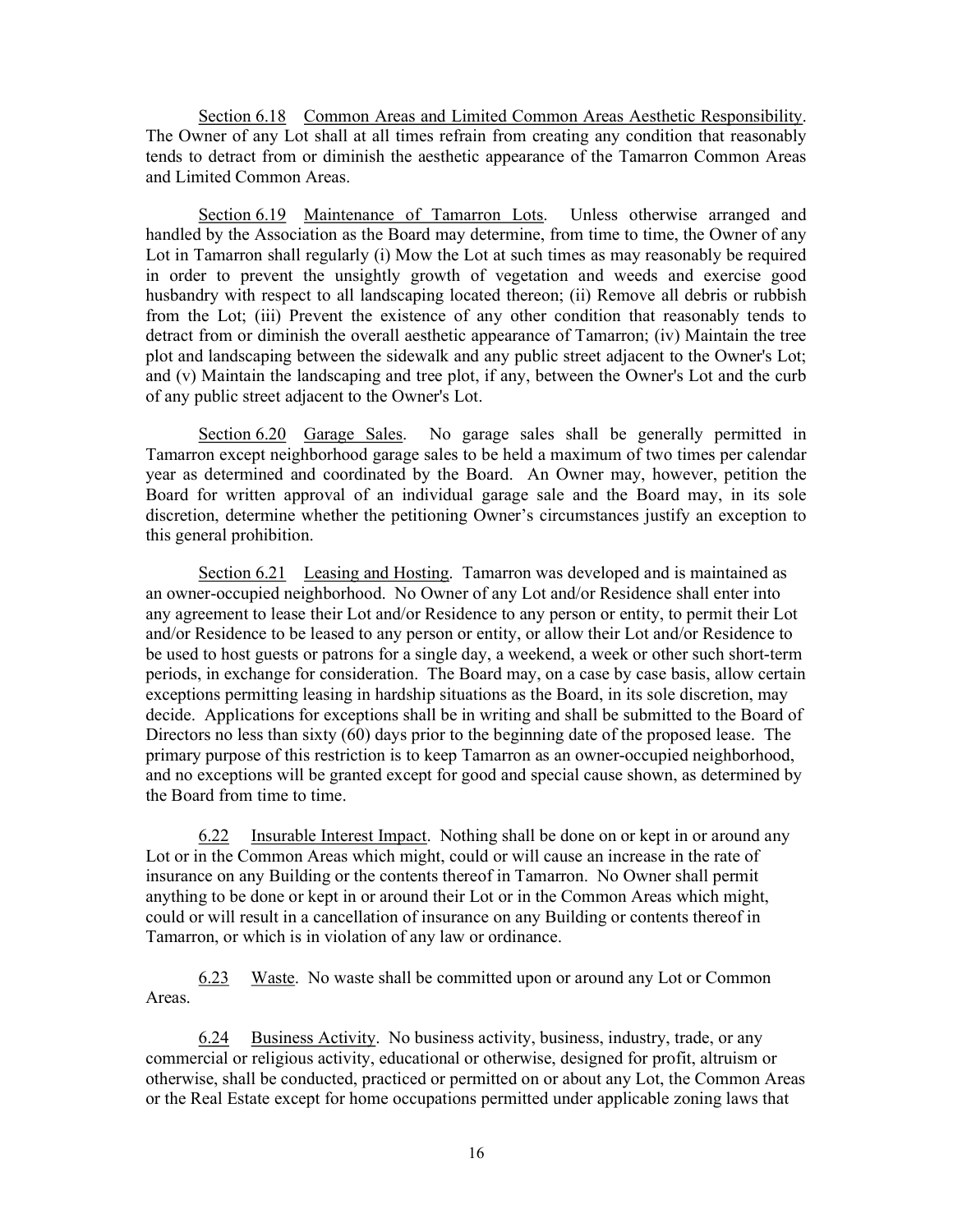do not generate anything other than minimal traffic in the Tamarron community and as approved by the Board.

6.25 Right of Board to Adopt Rules and Regulations. The Board may promulgate such additional rules and regulations regarding the operation of the Real Estate, including but not limited to the use of the Common Areas, as it may deem necessary from time to time and such rules as are adopted may be amended by a vote of a majority of the Board. The Board shall cause copies of such rules, as amended or adopted, to be promptly delivered or mailed (by U.S. Mail or electronically).

6.26 Rules and Regulations of Common Areas. All Owners and members of their families, their guests, or invitees, and all occupants of any Lot or other persons entitled to use the same and to use and enjoy the Common Areas or any part thereof, shall observe and be governed by such rules and regulations as may from time to time be promulgated and issued by the Board governing the operation, use and enjoyment of the Common Areas.

6.27 Common Area Plantings. No Owner shall be allowed to plant trees, perform landscape or do any gardening in any of the Common Areas, except with express written permission from the Board.

6.28 Right of Entry. An Owner or occupant of a Lot shall grant the right of entry to a person authorized by the Board in case of any emergency originating in or threatening their Lot, Building or Residence whether the Owner is present at the time of such emergency or not. Further, Owners shall permit other persons, or their representatives when so required to fulfill an Association obligation, to enter upon their Lot for the purpose of performing installations, alterations or repairs to the mechanical or electrical services, or to make structural repairs, provided that requests for entry are made in advance and that such entry is at a time reasonably convenient to the Owner. In case of emergencies, such right to entry shall be immediate.

6.29 Additional Buildings. Other than one residential building per Lot no additional buildings shall be erected or located on any part of the Real Estate other than the buildings designated in the Declaration, as shown on the recorded plat(s) or as may be allowed and permitted, from time to time, by the Board of Directors.

## SECTION 7: ENFORCEMENT.

Section 7.1 General. The provisions of this Declaration shall be liberally construed to effectuate the purpose of creating and maintaining a uniform plan for the development and ongoing operation of Tamarron.

 Section 7.2 Enforcement Procedure. In the event that any Owner fails to fully observe and perform the obligations set forth in this Declaration, and in the further event that such failure is not cured within thirty (30) days after written notice of the same is given by the Board of Directors (unless a shorter cure period is provided elsewhere in this Declaration for specific obligations), the Board of Directors shall have the right to commence judicial proceedings to abate or enjoin such failure, and to take such further action as may be allowed at law or in equity to correct such failure after commencement of such proceedings. In the event that such failure causes or threatens to cause immediate and substantial harm to any property outside of such defaulting Owner's Lot or to any person, the Board of Directors shall have the right to enter upon such Lot for the purpose of correcting such failure and any harm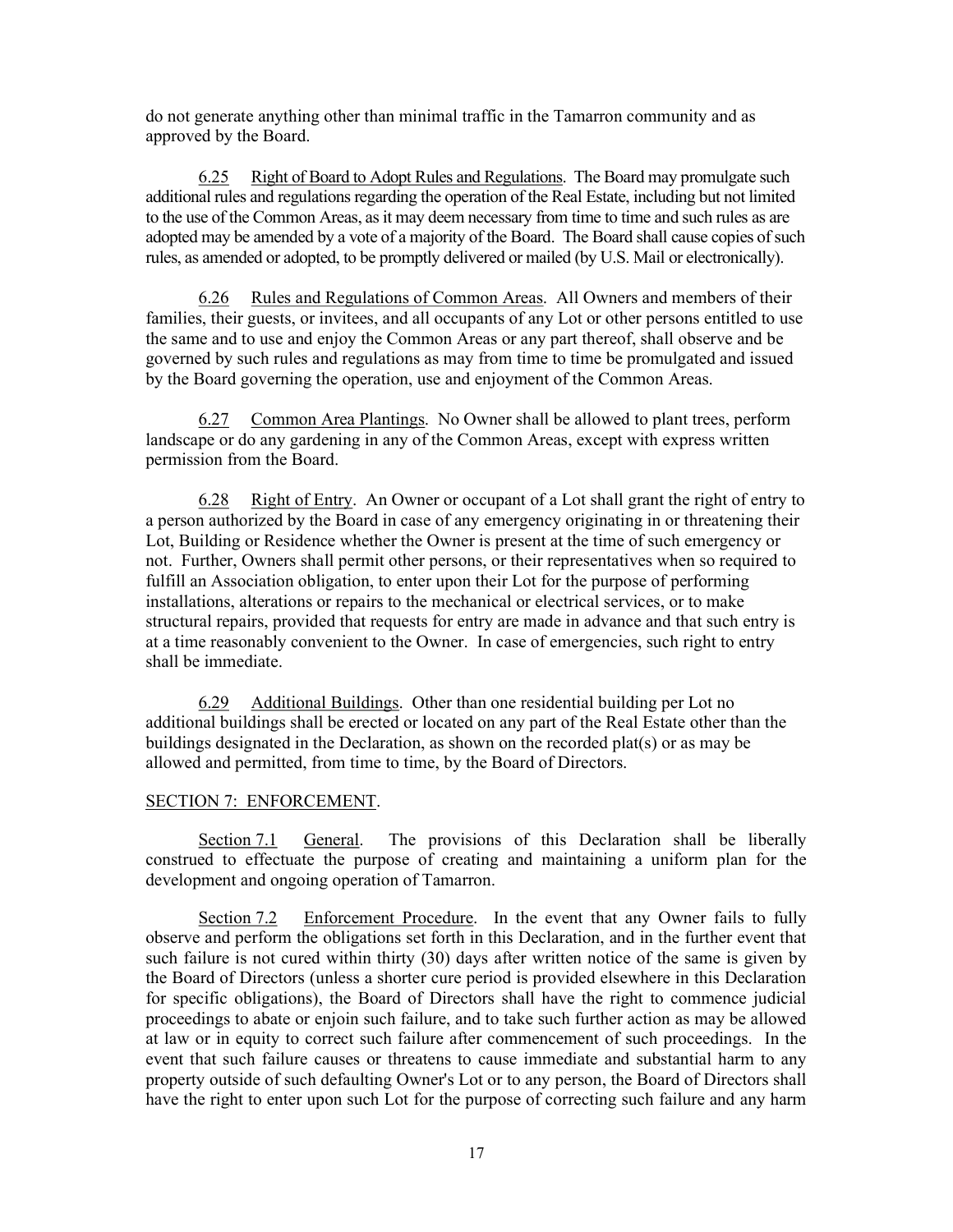or damage caused thereby, without any liability whatsoever on the part of the Board of Directors.

 Section 7.3 Owner Rights. Subject to the notice provisions and cure period specified in Section 7.2 of this Declaration, if the Board does not take enforcement action after receiving notice, then any Owner is entitled, at the Owner's expense, to pursue any available legal remedy to enforce this Declaration.

Section 7.4 No Waiver. The failure or forbearance by the Board of Directors or any Owner to enforce any covenant or restriction herein contained shall in no event be deemed a waiver of the right to do so thereafter.

Section 7.5 Injunctive Relief. There shall be and there is hereby created and declared to be a conclusive presumption that any violation or breach or any attempted violation or breach of any of the covenants or restrictions contained in this Declaration cannot be adequately remedied by an action at law and that injunctive relief is appropriate.

Section 7.6 Reimbursement of Costs and Attorney Fees. All costs incurred by the Board of Directors in connection with (i) Any act or proceeding undertaken to abate, enjoin or correct such failure per the Declaration or the By-Laws, including attorney's fees, or (ii) Any act or proceeding undertaken to resolve an Owner's misconduct as described in this Declaration and/or the By-Laws, including attorney fees, shall be payable by the defaulting Owner upon demand by the Board of Directors, and shall immediately become a lien against said Owner's Lot. No lien under this section shall, however, be superior to (i) A lien, encumbrance or secured interest recorded before the recordation of a lien under this section; or (ii) A lien for real estate taxes and other governmental assessments or charges against the Lot.

 Section 7.7 Remedies Cumulative. The rights of the Owners and the Board of Directors under this section shall be in addition to all other enforcement rights hereunder or at law or in equity.

## SECTION 8: ASSESSMENT AND COLLECTION OF COMMON EXPENSES.

Section 8.1 Payment of Regular Assessments. Regular Assessments for each fiscal year shall be established when the Association approves the budget for that fiscal year by a majority vote of those Owners present at the annual meeting. Regular Assessments shall be levied on a fiscal year basis. There may be three (3) levels of Regular Assessments based on the differences in services provided by the Association on behalf of the applicable Lots (as between Heights Lots, Village Lots and/or Vista Lots). There shall also be reserves for Common Area and Limited Common Area expenses as determined by the Board from time to time.

Section 8.2 Manner of Payment. Unless otherwise specified by the Board, Regular Assessments shall be due and payable in monthly installments by each Lot Owner on the first day of each month during the term of this Declaration. Regular Assessments shall commence as to each Lot subject to Section 8.4 herein, no later than the first day of the first month following the month in which the Lot is conveyed to an Owner.

Section 8.3 Budget Reporting. Regardless of the number of Members or the amount of assets of the Association, each year the Board shall prepare, approve and make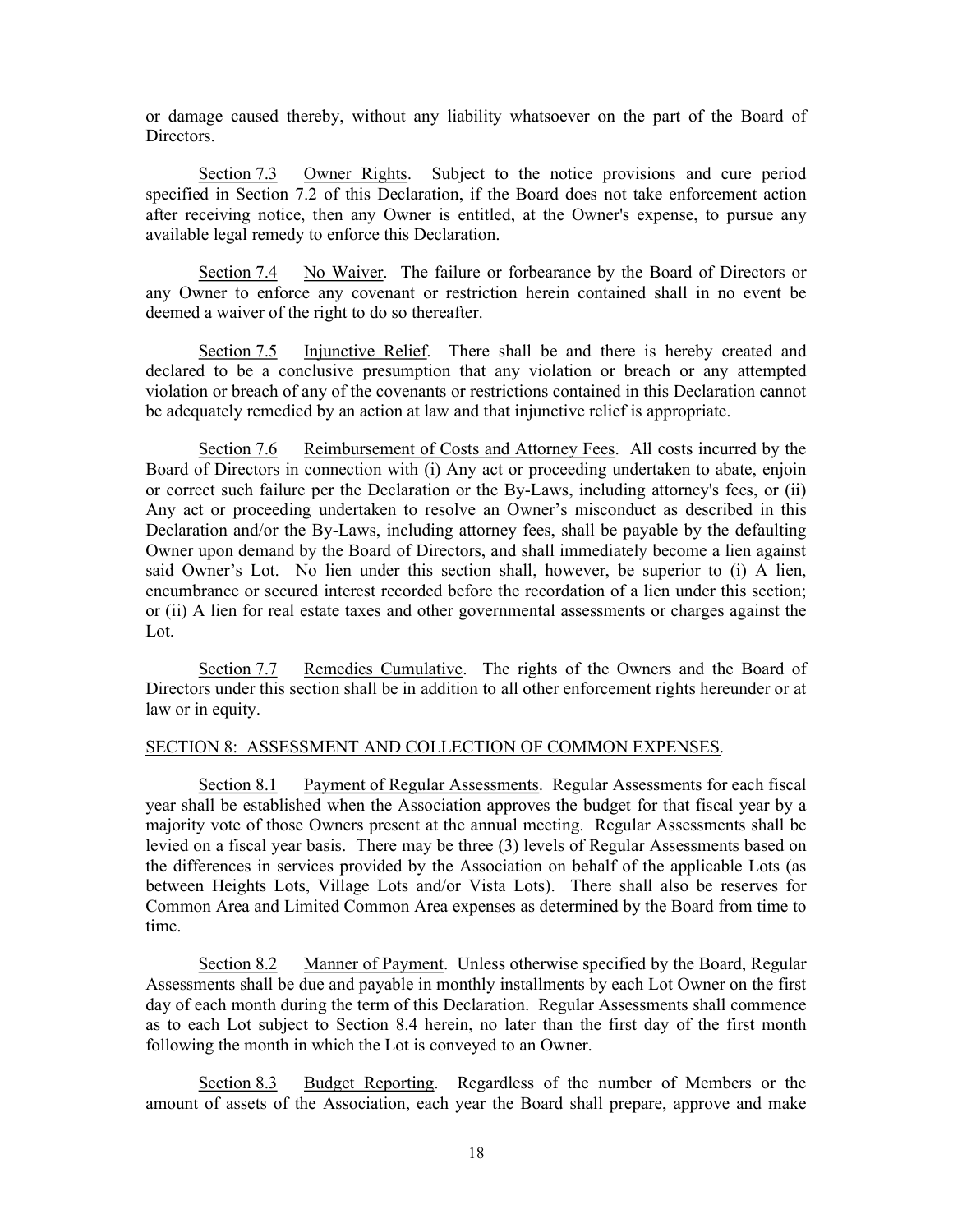available to each Member a pro forma operating statement (budget) containing: (i) Estimated revenue and expenses on an accrual basis including the three (3) levels of assessments referenced in Section 8.1 herein; (ii) The amount of the total cash reserves of the Association currently available for replacement or major repair of Common Area and for contingencies; and (iii) A general statement setting forth the procedures used by the Board in the calculation and establishment of reserves to defray the costs of repair, replacement or additions to major components of the Common Area.

Section 8.4 Budgeting. The total amount of expenses common and chargeable to Owners of improved lots in Tamarron shall be charged against such Lots in Tamarron as Regular Assessments, consistent with the provisions of this Section Eight (8), with each Lot being responsible for a pro-rata share of the total amount of Regular Assessments. The total of Common Expenses unique to improved Lots in Tamarron Vista and/or Tamarron Village shall be charged against such Lots in a pro-rata manner. Each year the Board shall prepare and approve the budget and distribute a copy thereof to each Member, together with written notice to each Owner of the amount of the Regular Assessment to be levied against each improved Lot Owner's Lot, not less than fourteen (14) days prior to the annual meeting. The Regular Assessments shall not increase in any fiscal year by more than ten percent (10%) from the immediately preceding fiscal year unless an increase of more than ten percent (10%) is authorized by a majority vote of those Owners in attendance (in person and/or electronically) at the annual meeting.

Section 8.5 Non-Waiver of Assessments. If before the expiration of any fiscal year the Association fails to fix Regular Assessments for the next fiscal year, the Regular Assessment established for the preceding year shall continue until a new Regular Assessment is fixed for the then current fiscal year.

Section 8.6 Special Assessments. Subject to the limitations in the By-Laws, Special Assessments may be levied in addition to Regular Assessments for (i) Constructing capital improvements; (ii) Correcting an inadequacy in the Current Operation Account; (iii) Defraying, in whole or in part, the cost of any construction, reconstruction, unexpected repair or replacement of improvements in the Lot(s) or Common Area; or (iv) Paying for such other matters as the Board may deem appropriate for the Real Estate. Special Assessments shall be levied in in a manner as determined by the Board and may be levied on a Real Estate-wide basis (all Lots in Tamarron) or a community specific basis (all Lots in Tamarron Vista, all Lots in Tamarron Village and/or all Lots in Tamarron Heights).

Section 8.7 Common Expenses Attributable to Fewer than all Lots. Common Expenses attributable to fewer than all Lots shall be assessed as follows: (i) Any Common Expense associated with the maintenance, repair or replacement of Limited Common Area not included in the Regular Assessments for Tamarron Vista or Tamarron Village shall be assessed against the Lot(s) to which the Limited Common Area is assigned; (ii) Any Common Expense for services provided by the Association to an individual Lot at the request of the individual Lot Owner shall be assessed against the Lot which benefits from such service; (iii) Any insurance premium increase to the Association attributable to particular Lot by virtue of activities in or construction of the Lot shall be assessed against that particular Lot; (iv) An assessment to pay a judgment against the Association may be made only against the Lots at the time the judgment was entered, in proportion to their Common Expense liabilities; (v) If a Common Expense is caused by the misconduct and/or malice of a Lot Owner, the Association may assess that expense exclusively against that Owner's Lot; and (vi) Fees, charges, late charges, fines, collection costs and interest charged against a Lot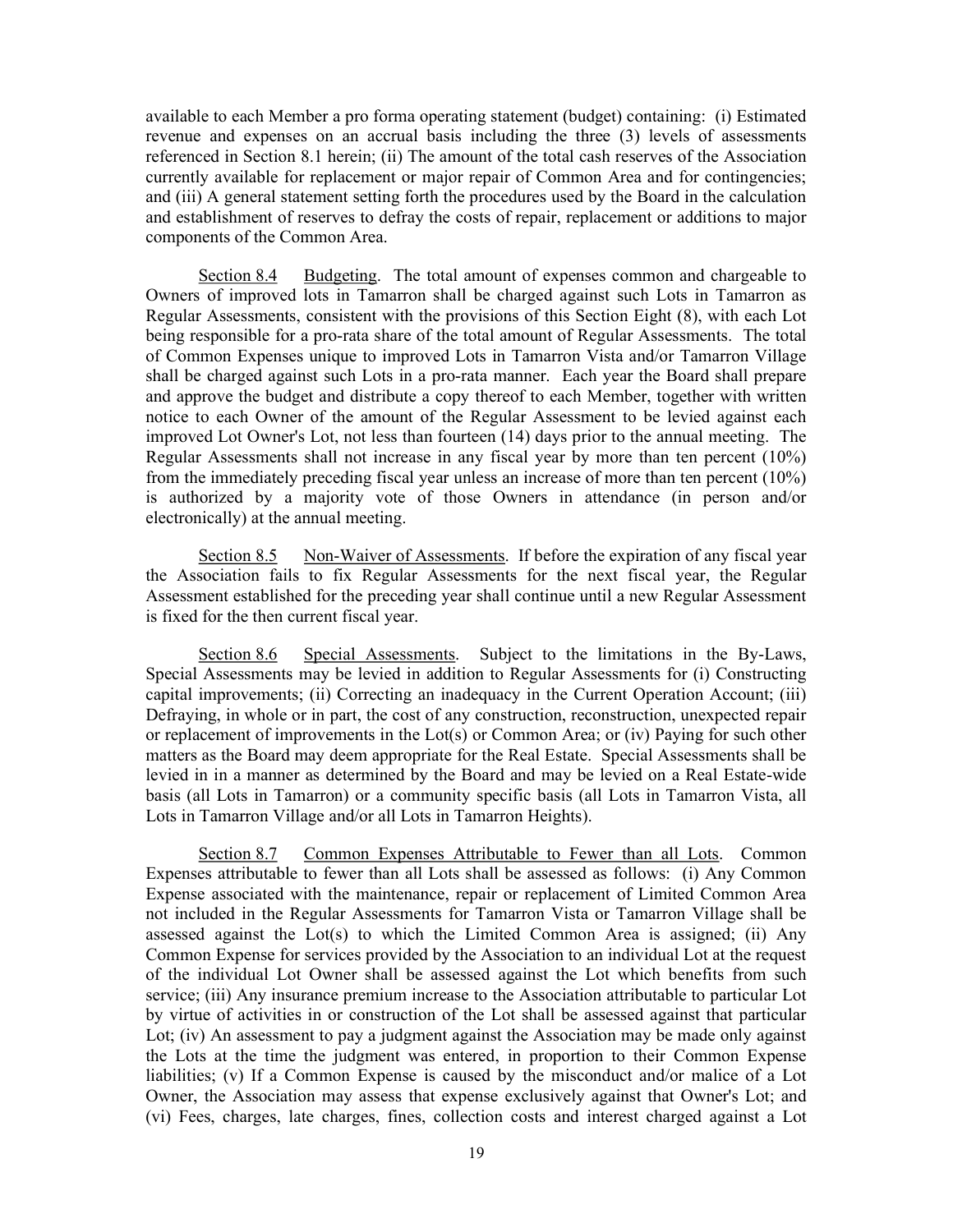Owner pursuant to the Governing Documents and then applicable law are enforceable as Common Expense assessments.

Section 8.8 Lien. The Association shall have a lien on a Lot for a delinquent assessment levied against the Lot or fines imposed against its Lot Owner from the time the Association records a Notice that the assessment is delinquent. If an assessment is payable in installments, the full amount of the assessment is delinquent if not paid to the Association by the due date of the installment.

Section 8.8.1 Priority of Lien. A lien under this Section is prior to all other liens and encumbrances on a Lot except: (i) A lien, encumbrance or secured interest recorded before the recordation of the Notice referenced in this Section; and (ii) Liens for real estate taxes and other governmental assessments or charges against the Lot.

 Section 8.8.2 Notice of Lien. Recording of a Notice of Delinquency or Notice of Lien constitutes record notice and perfection of the lien. Further recording of a claim of lien for assessment under this Section is not required.

 Section 8.8.3 Extinguishment of Lien. A lien for an unpaid assessment is extinguished unless proceedings to enforce the lien are instituted within three (3) years after the Notice is recorded; provided, that if an Owner of a Lot subject to a lien under this Section files a petition for relief under the United States Bankruptcy Code, the period of time for instituting proceedings to enforce the Association's lien shall be tolled until thirty (30) days after the automatic stay of proceedings under Section 362 of the Bankruptcy Code is lifted.

Section 8.8.4 Other Remedies of Association. This Section does not prohibit any other action to recover sums memorialized by any recordation of lien.

 Section 8.8.5 Expenses, Costs, Fees and Interest. Any steps taken by the Association to collect sums due or to enforce a lien under this Section shall entitle the Association to add to the amount due its costs and reasonable attorneys' fees, plus interest on all delinquent sums at the rate of ten percent (10%) per annum.

Section 8.8.6 Execution. A judgment or decree in an action brought under this Section is enforceable by execution under the laws of the State of Indiana.

 Section 8.8.7 Foreclosure. The Association's lien may be foreclosed in a similar manner in which mechanic's liens are foreclosed under applicable Indiana law.

 Section 8.8.8 Receiver. In any action by the Association to collect assessments or to foreclose a lien for unpaid assessments, the court may appoint a receiver of the Owner to collect all sums alleged to be due from that Owner prior to or during the pendency of the action. The court may order the receiver to pay any sums held by the receiver to the Association during the pendency of the action to the extent of the Association's Common Expense assessments based on a periodic budget adopted by the Association pursuant to Section 8.4 of this Declaration.

Section 8.8.9 Application of Payment. Any payments received by the Association in the discharge of an Owner's obligation may be applied to the oldest balance due.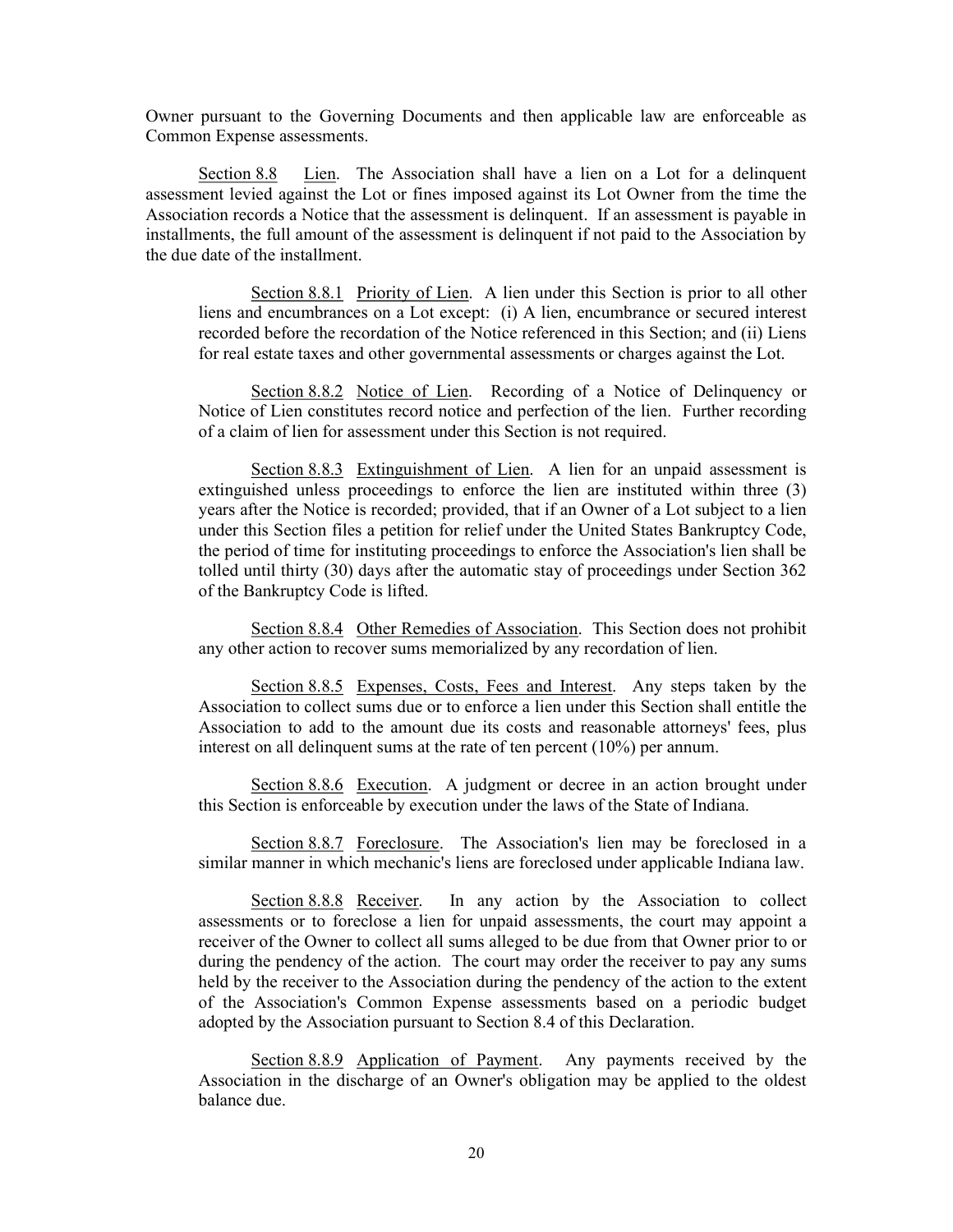Section 8.9 Ratification of Non-budgeted Common Expense Assessments. If the Board votes to levy a Common Expense assessment not included in the current budget in an amount greater than ten percent (10%) of the current annual operating budget, the Board shall submit such Common Expense to the Owners for ratification in the same manner as a budget and such increase shall be subject to approval by a majority vote of those Owners in attendance (in person and/or electronically) at the annual meeting.

Section 8.10 Certificate of Payment of Common Expense Assessments. The Association shall, upon written request, furnish to an Owner a statement setting out the amount of unpaid assessments against the Owner's Lot. The statement and the subject amount must be furnished within ten (10) days after the receipt of the written request and is binding on the Association, the Board and each such Owner as of and through the date of its issuance.

Section 8.11 No Waiver of Liability for Common Expenses. No Owner may exempt himself or herself from liability for payment of the Common Expenses by waiver of the use or enjoyment of the Common Area or by abandonment of the Lot against which the assessments are made.

Section 8.12 Personal Liability of Owners. The Owner of a Lot at the time a Common Expense assessment (regular or special), or portion thereof is due and payable is personally liable for the assessment. Personal liability for the assessment shall not pass to a successor in title to the Lot unless he or she agrees, in writing, to assume the obligation.

Section 8.13 Accounts. Assessments collected by the Association shall be deposited into at least two (2) separate accounts with a bank and/or savings and loan association, which accounts shall be clearly designated as: (i) the Current Operation Account; and (ii) the Reserve Account. The Board shall deposit, at intervals as determined by the Board, those portions of the assessments collected for current maintenance and operating into the Current Operation Account and shall deposit those portions of the assessments collected as reserves for contingencies and for replacement and deferred maintenance of capital improvements into the Reserve Account.

Section 8.14 Current Operation Account. All of the following may be paid from the Current Operation Account: (i) All costs of enforcing the provisions of any Declaration applicable to any portion of the Real Estate; (ii) Taxes and assessments, if any, levied or assessed separately against the Common Area; (iii) Sums necessary to discharge any lien or encumbrance, including taxes, levied against any Lot which constitutes a lien against any portion of the Common Area; (iv) Insurance premiums and costs for policies purchased for the benefit of the Association; (v) Water, sewer, garbage, trash, electrical, gas, telephone and other necessary utility services for the Common Area; (vi) Costs of routine maintenance, repair and upkeep of improvements in the Common Area; (vii) All other goods, materials, supplies, furniture, labor, services, maintenance, repairs or alterations which the Association is authorized to secure and pay for pursuant to the terms of this Declaration or by law, other than those to be expended from the Reserve Account; and (viii) Other such costs, sums, premiums, expenses, etc. as may be determined by the Board from time to time.

Section 8.15 Reserve Account. The Association shall pay out of the Reserve Account(s) only those costs that are attributable to the maintenance, repair or replacement of capital improvements of which reserves have been collected and held. No portion of a reserve designated for a particular capital improvement may be expended for any purpose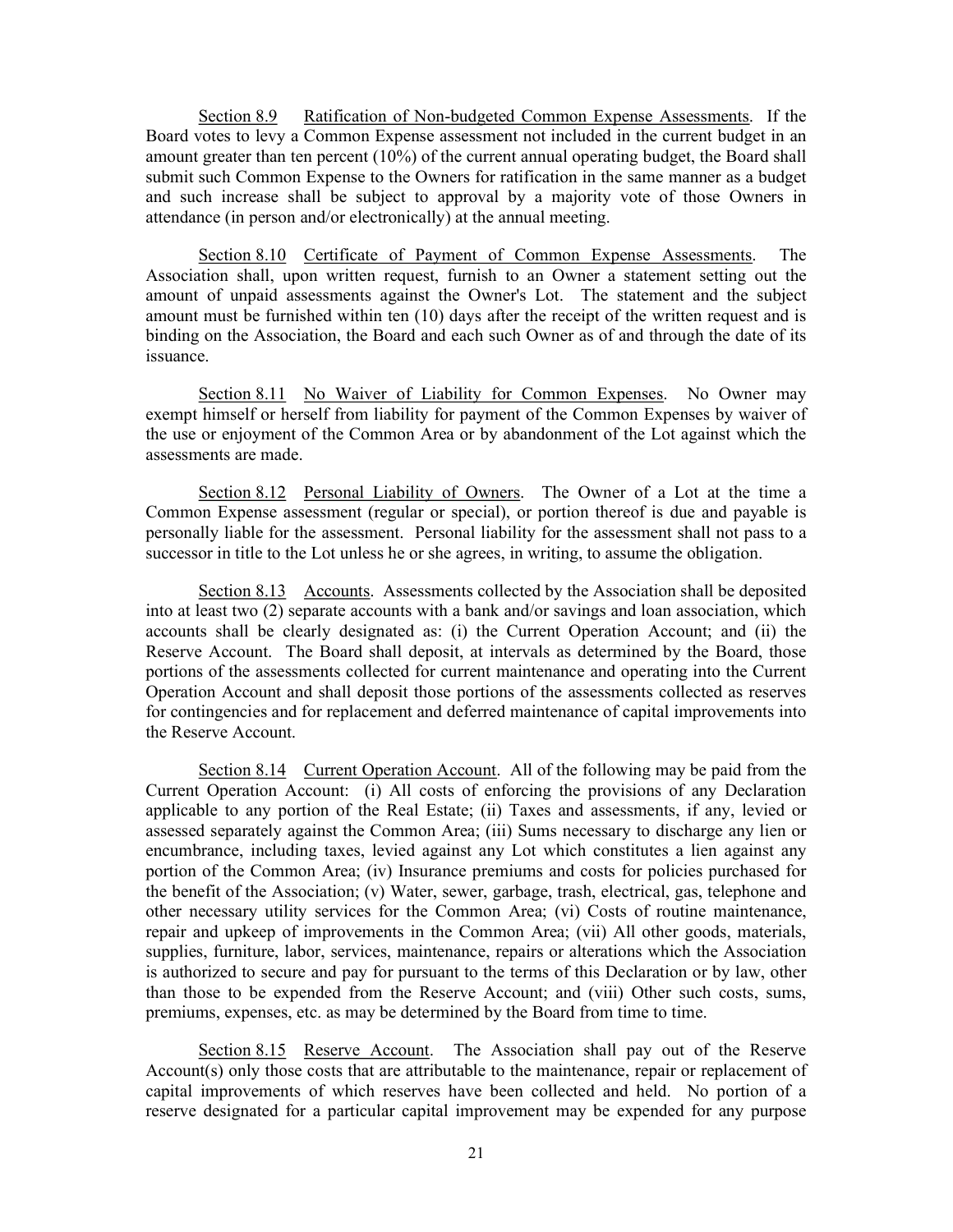other than the maintenance or replacement of that capital improvement. Except for funds collected for contingencies, no funds collected for the Reserve Account(s) may be used for ordinary current maintenance and operation purposes without Board approval.

## SECTION 9: ARCHITECTURAL CONTROL.

Section 9.1 General Powers. In order to preserve the natural quality and aesthetic appearance of the existing geographic area, no Residence, Building, structure or improvement of any type or kind shall be modified, repainted, constructed or placed on any Lot in the Real Estate and no existing trees shall be removed and no landscaping shall be placed on Limited Common Area without the prior written approval of the Board or any duly formed and appointed committee of the Board for such purposes. Unless the Board waives these requirements, such approval shall be obtained only after written application has been made to the Board by the Owner of the Lot requesting authorization from the Board. Such written application shall be in the manner and form prescribed from time to time by the Board and shall be accompanied by two (2) complete sets of plans and specifications for any such proposed construction or improvement. Such plans shall include plans showing the location of all improvements existing upon the Lot and the location of the improvement proposed to be constructed or placed upon the Lot, each properly and clearly designated. Such plans and specifications shall set forth the color and composition of all exterior materials proposed to be used and any proposed landscaping, together with any other material or information which the Board may require. All plans and drawings required to be submitted to the Board shall be drawn to a scale of one inch (1") equals ten feet (10'), or to such other scale as the Board may require. There shall also be submitted, where applicable, the permits or plat plans which shall be prepared by either a registered land surveyor, engineer or architect.

Section 9.2 Power of Appointment and Delegation. The Board may appoint and/or delegate certain of its powers to committees, created or established by the Board from time to time, as determined by the Board.

Section 9.3 Power of Disapproval. The Board may refuse to grant permission to remove trees, repaint, construct, place or make the requested improvement when: (i) the plans, specifications, drawings or other material submitted are themselves inadequate or incomplete, or show the proposed improvement to be in violation of this Declaration; (ii) the design or color scheme of a proposed repainting or improvement is not in harmony with the general surroundings of the Lot or with adjacent Residences or structures; and/or (iii) the proposed improvement, or any part thereof, or proposed tree removal, would, in the opinion of the Board, be contrary to the interests, welfare or rights of all, or any part, of the other Owners.

Section 9.4 Duties of Board Regarding Architectural Control. The Board shall approve or disapprove proposed improvements within thirty (30) days after all required information has been submitted to the Board. One (1) copy of submitted material shall be retained by the Board for its permanent files. All notifications to applicants shall be in writing, and, in the event that such notification is one of disapproval, it shall specify the reason or reasons for such disapproval.

Section 9.5 Liability of Board Regarding Architectural Control. Neither the Board nor any agent thereof, shall be responsible in any way for any defects in any plans, specifications or other materials submitted to it, nor for any defects in any work done according thereto.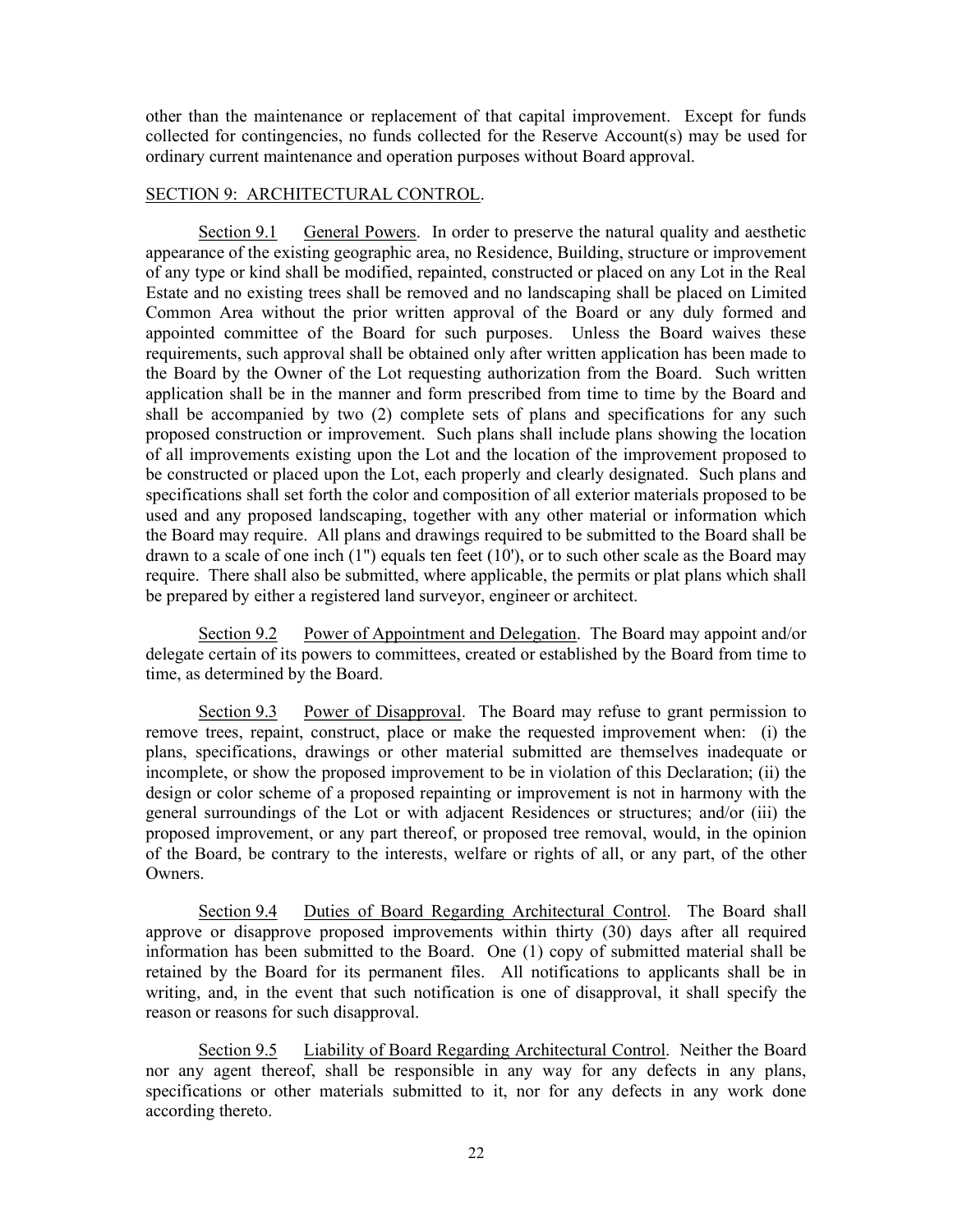Section 9.6 Inspection. The Board may periodically and from time to time inspect work being performed with its permission to assure compliance with this Declaration and applicable regulations.

Section 9.7 Approvals. Approvals, determinations, permissions or consent required herein shall be deemed given if they are given in writing signed on behalf of the Board by at least one officer of the Board.

SECTION 10: RIGHTS OF MORTGAGEES. Except to the extent otherwise provided herein, no breach of these Restrictions shall defeat or render invalid the lien of any mortgage now existing or hereafter executed upon any portion of the Real Estate; provided, however, that if all or any portion of said Real Estate is sold under a foreclosure of any mortgage, any purchaser at such sale and said purchaser's successors and assigns shall hold any portion of the Real Estate so purchased subject to this Declaration. Notwithstanding any other provision of this Declaration, neither the Owners nor the Board shall have any right to make any amendment to this Declaration which materially impairs the rights of any Mortgagee holding, insuring or guaranteeing any mortgage on all or any portion of the Real Estate at the time of such amendment.

## SECTION 11: INSURANCE.

Section 11.1 Coverage Generally. To the extent reasonably available, the Board shall obtain and maintain insurance coverage as set forth in this Section. If such insurance is not reasonably available, and the Board determines that any insurance described herein will not be maintained, the Board shall cause notice of that fact to be delivered or sent electronically or by prepaid by United States mail to all Owners.

Section 11.2 Property Insurance - Generally. The Association shall obtain and maintain property insurance covering one hundred percent (100%) of the actual replacement cost value of the Common Area and any personal property owned by the Association. The insurance shall afford protection against "all risks" of direct physical loss commonly insured against. Said Insurance policy shall provide: (i) That the insurer waives the right to subrogation under the policy against a Lot or any member of the household of an Owner; (ii) That an act or omission by an Owner, unless acting within the scope of the Lot Owner's authority on behalf of the Association, will not void the policy or be a condition to recovery under the policy; (iii) That if, at the time of a loss under the policy, there is other insurance in the name of an Owner covering the same risk covered by the policy, the Association's policy of the Association provides primary insurance; (iv) That the loss must be adjusted with the Association; (v) That insurance proceeds shall be paid to any insurance trustee designated in the policy for that purpose, and in the absence of such designation to the Association, in either case to be held in trust for Owner and such Owner's mortgagee; (vi) That the insurer may not cancel or refuse to renew the policy until thirty (30) days after notice of the proposed cancellation or nonrenewal has been mailed to the Association, each Owner and each Holder of a Security Interest to whom a certificate or memorandum of insurance has been issued, at their respective last known addresses; and (vii) That the name of the insured shall be "Tamarron Homeowner's Association, Inc."

Section 11.3 Property Insurance – Tamarron Village. Each Residence in Tamarron Village will be insured with the same insurance company as chosen by the Board, from time to time. The limit of insurance for each such Residence shall be equal to the full replacement cost thereof and each Owner of an improved Lot in Tamarron Village shall be responsible for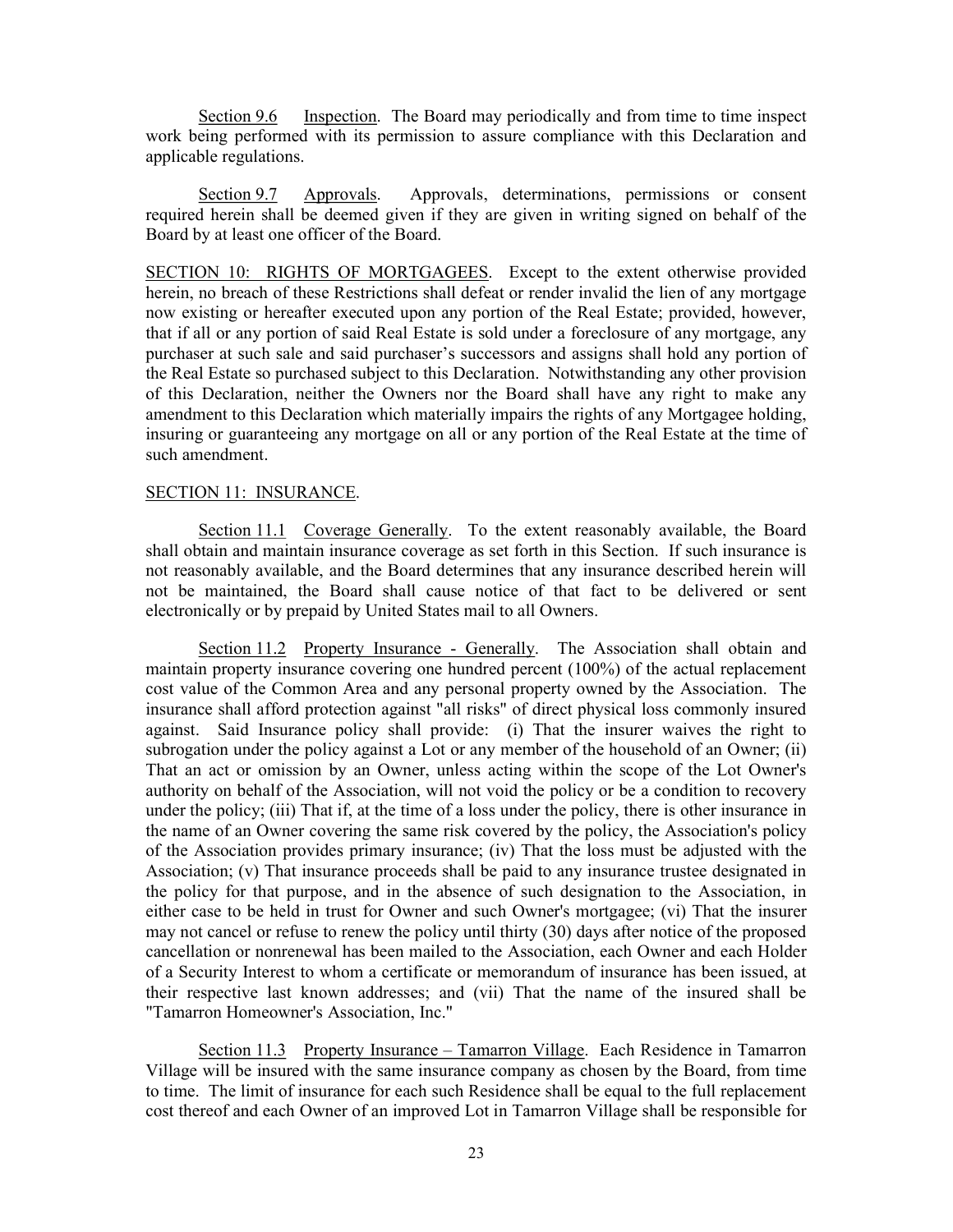the premium for their respective Residence. Such insurance coverage shall be for the benefit of the Owner, the Association, and the Owner's Mortgagee (if applicable). In the event of damage or destruction to any Residence, the Owner, Mortgagee (if applicable) and the Association shall use the subject insurance proceeds to repair or restore the damaged Lot and/or Residence. If for any reason an Owner does not pay the premium allocated to their Residence, the Association will add such cost to the Owner's Regular Assessment, which will become immediately due and payable. Each Owner shall have the right to purchase at their own expense any additional insurance they may deem necessary, and each Owner shall be solely responsible for homeowner's liability insurance and for the insurance on the contents of their Residence and their personal property stored elsewhere in or around the Lot and/or Residence.

Section 11.4 Liability Insurance. The Association shall obtain and maintain liability insurance, including medical payments insurance, in an amount determined by the Board, but in no event less than One Million Dollars (\$1,000,000.00), covering all occurrences commonly insured against for death, bodily injury and property damage arising out of or in connection with the use, ownership or maintenance of the Common Area, and the activities of the Association. Said insurance policy shall provide: (i) That each Owner is an insured person under the policy with respect to liability arising out of the Owner's interest in the Common Area or membership in the Association; (ii) That the insurer waives the right to subrogation under the policy against a Lot Owner or member of the household of an Owner; (iii) That an act or omission by an Owner, unless acting within the scope of the Owner's authority on behalf of the Association, will not void the policy or be a condition to recovery under the policy; (iv) That if, at the time of a loss under the policy, there is other insurance in the name of an Owner covering the same risk covered by the policy, the policy of the Association provides primary insurance; and (v) That the insurer issuing the policy may not cancel or refuse to renew it until thirty (30) days after notice of the proposed cancellation or non-renewal has been mailed to the Association, each Owner and each holder of a Security Interest to whom a certificate or memorandum of insurance has been issued at their last known addresses.

Section 11.5 Owner Policies. Each Owner shall carry fire and extended coverage insurance on said Owner's Lot (in Tamarron Village such fire and extended coverage insurance may be secured by the Association on behalf of and at the expense of each Tamarron Village Lot Owner), including the exterior. This insurance shall provide protection against loss or damage from fire and other hazards covered by standard homeowner coverage. Such insurance shall be in an amount equal to the full replacement value of the Residence (i.e. 100% of current "replacement cost" exclusive of land, foundation, excavation and other items normally excluded from such coverage).The Association may adopt rules and regulations governing the minimum amounts of insurance required to be carried by all Owners, certain provisions which may be required to be included in all such insurance policies and such other terms and provisions pertaining to insurance which may reasonably be deemed necessary or appropriate to: (i) Assure that all Lots and Residences are insured and that there will be proceeds of insurance to repair or restore the same in the event of a casualty loss thereto; and (ii) To assist or to simplify problems of coordinating insurance coverage between the Owners and the Association.

Section 11.6 Workers' Compensation Insurance. The Board shall obtain and maintain Workers' Compensation Insurance to meet the requirements of the laws of the State of Indiana.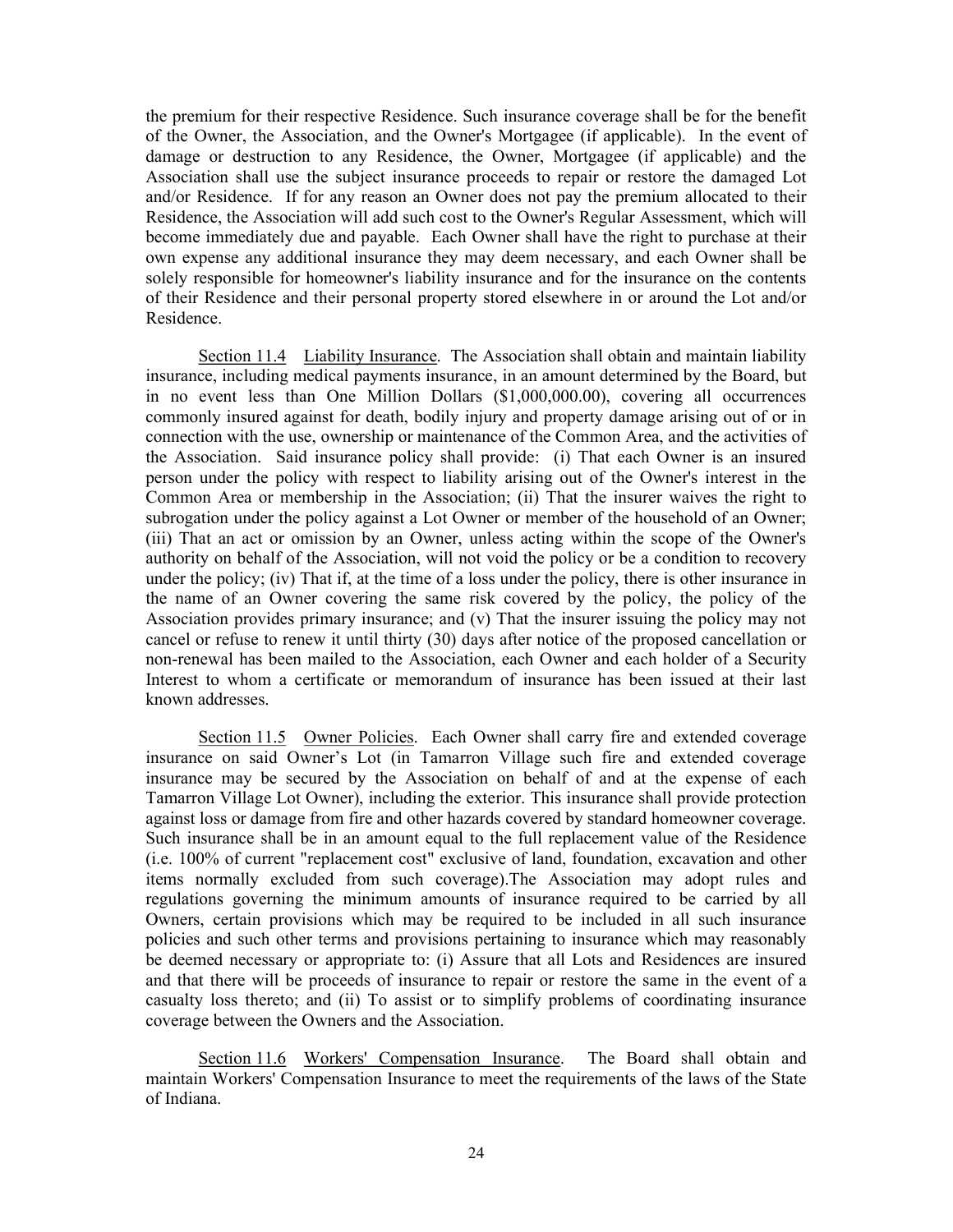Section 11.7 Directors' and Officers' Liability Insurance. The Board may obtain and maintain directors' and officers' liability insurance covering all of the directors and officers of the Association in such limits as the Board in its sole discretion may, from time to time, determine.

Section 11.8 Other Insurance. The Association may carry other insurance which the Board considers appropriate to protect the Association, the Board or the Owners, including appropriate insurance protection relating to those collecting and handling Association funds.

Section 11.9 Premiums. Insurance premiums for insurance maintained by the Association pursuant to this Section Eleven (11) shall be a Common Expense.

### SECTION 12: DAMAGE TO OR DESTRUCTION OF PROPERTY.

Section 12.1 Duty to Restore. A portion of the Common Area for which insurance carried by the Association is in effect, that is damaged or destroyed, must be repaired or replaced promptly by the Association unless: (i) Repair of replacement would be illegal under a then applicable state statute or municipal ordinance governing health or safety; or (ii) Eighty percent (80%) of the Owners, including each owner of a Lot or assigned Limited Common Area that will not be rebuilt, vote not to rebuild.

Section 12.2 Cost. The cost of repair or replacement in excess of insurance proceeds and reserves is a Common Expense.

Section 12.3 Plans. The damaged or destroyed property must be repaired and restored in accordance with either the original plans and specifications or other plans and specifications which have been approved in writing by the Board.

Section 12.4 Replacement of Less Than Entire Property. The insurance proceeds attributable to the damaged or destroyed Common Area shall be used to restore the damaged area to a condition compatible with the remainder of the Real Estate. If not so used then the Association shall cause the following distribution to occur: (i) The insurance proceeds attributable to a Lot and Limited Common Area that are not rebuilt must be distributed to the Owner of the Lot and the Owner of the Lot to which the Limited Common Area were allocated, or to lien holders, as their interests may appear; and (ii) The remainder of the proceeds must be distributed to each Lot Owner or lien holder, as their interests may appear, in proportion to the Common Area interests of all the Lots.

Section 12.5 Insurance Proceeds. The Trustee, or if there is no Trustee, then the Board of the Association, acting by the President, shall hold any insurance proceeds in trust for the Association, Lot Owners and lien holders as their interests may appear. The proceeds shall be disbursed first for the repair or restoration of the damaged Property, and the Association, Lot Owners and lien holders are not entitled to receive payment of any portion of the proceeds unless there is a surplus of proceeds after the Property has been completely repaired or restored.

Section 12.6 Certificates by the Board. The Trustee, if any, may rely on the following certifications made in writing made by the Board: (i) Whether or not damaged or destroyed property is to be repaired or restored; and (ii) The amount or amounts to be paid for repairs or restoration and the names and addresses of the parties to whom such amounts are to be paid.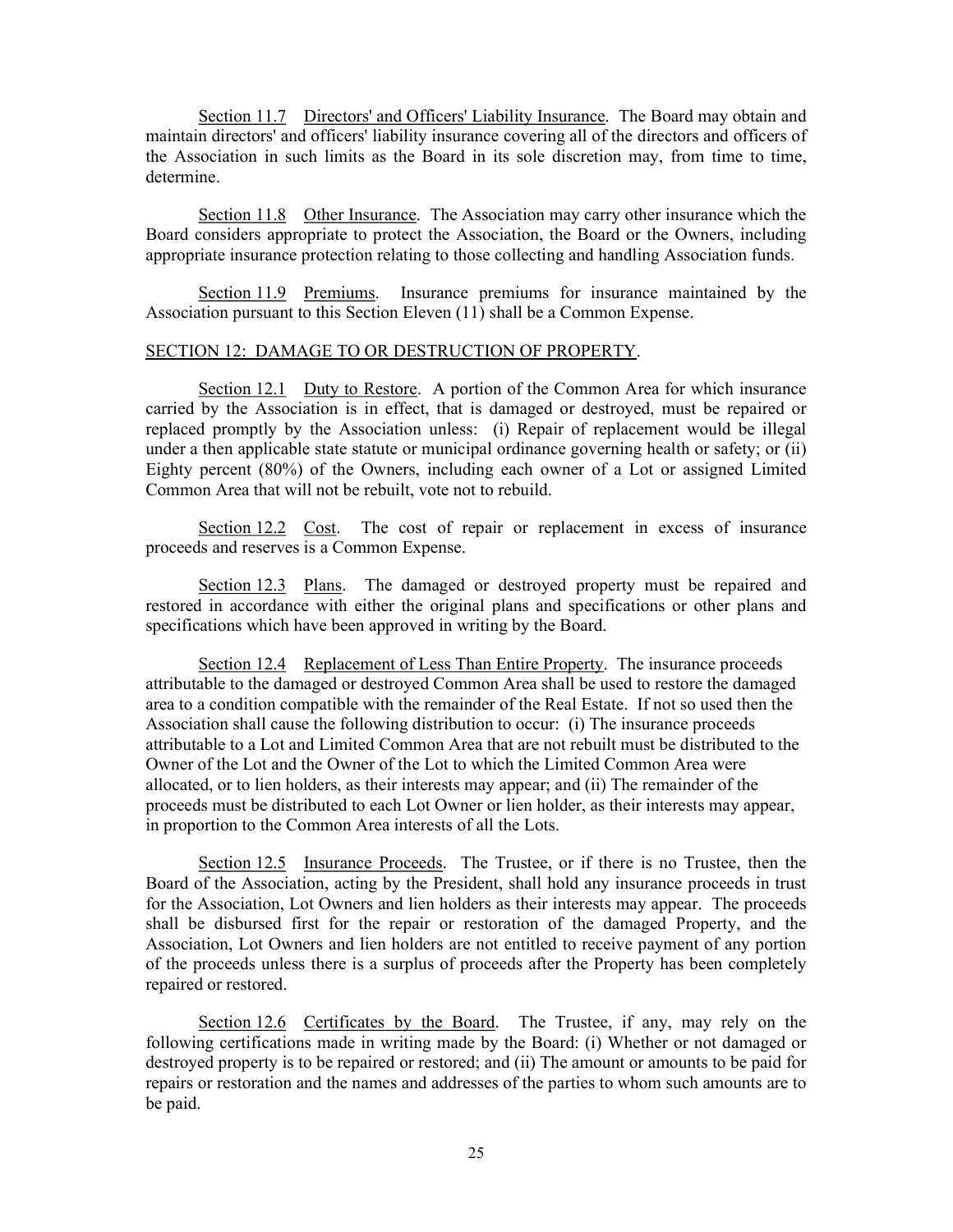Section 12.7 Certificates by Attorneys or Title Insurance Companies. If payments are to be made to Owners or mortgagees, the Board, and the Trustee, if any, shall obtain and may rely on a title insurance company or attorney's title certificate of title or a title insurance policy based on a search of the current records of Monroe County, Indiana.

Section 12.8 Casualty and Restoration of Tamarron Village. In the event of damage or destruction of any Tamarron Village Residence by fire or other casualty, the Owner thereof shall cause such Residence to be promptly repaired and restored. The proceeds of insurance carried for the benefit of the Owner and/or said Owner's Mortgagee for such purpose shall be applied to the cost of such restoration. In the event insurance proceeds are inadequate to cover the costs of reconstruction or in the event there are no proceeds, the Owner(s) of the Residence(s) directly affected by the damage shall pay the cost for restoring the Residence. A Residence shall be deemed directly affected if and only if a part of such Residence, including but not limited to, any party wall of such Residence, is damaged or destroyed. If any Owner fails or refuses to reconstruct said Owner's Residence when required, the Association may pursue whatever legal means are available to cause such restoration, including but not limited to the Association completing the restoration and paying the cost thereof, with the cost attributable to the Owner or Owners who refuse or fail to make the restoration when required with such costs becoming a lien on such defaulting Owner's Lot and subject to foreclosure in the same manner as provided for a lien for Common Expenses.

Section 12.8.1 Restoration Costs and Standards. The restoration referred to in Section 12.8 shall include the costs of construction incurred rebuilding the Residence(s) in the substantially same condition as it/they existed immediately prior to the destruction or damage and with the same type of architecture. Notwithstanding any other provisions in this Declaration, any Residence that is destroyed or damaged shall be restored pursuant to the provisions of Section 12.8 of the Declaration, unless a majority vote of the Members of the Association indicate that such restoration is not necessary. All improvements in the Common Area which are damaged or destroyed shall be restored by the Association unless two-thirds (2/3) of the Members of the Association decide not to make such restoration or to make such restoration in a different manner.

Section 12.8.2 Distribution of Insurance Proceeds. In the event that the Association has insurance proceeds which are to be used for the benefit of the Owners, no distribution of such insurance proceeds shall be made by the Board and to an Owner where there is a mortgagee endorsement on the certificate of insurance or insurance policy as it applies to such Owner's share of such proceeds. In such event, any remittances shall be to the Owner and said Owner's Mortgagee jointly. The same method of distribution shall also apply to the distribution of any condemnation awards in connection with any taking of any of the Common Area.

## SECTION 13: RIGHTS TO NOTICE AND COMMENT/NOTICE AND HEARING.

Section 13.1 Right to Notice and Comment. Before the Board amends the By-Laws or whenever the Governing Documents require that an action be taken after "Notice and Comment," and at any other time the Board determines, the Owners have the right to receive notice of the proposed action and the right to comment orally or in writing. Notice of the proposed action shall be given to each Owner in writing and shall be delivered personally, electronically or by mail to all Owners at such address as appears in the records of the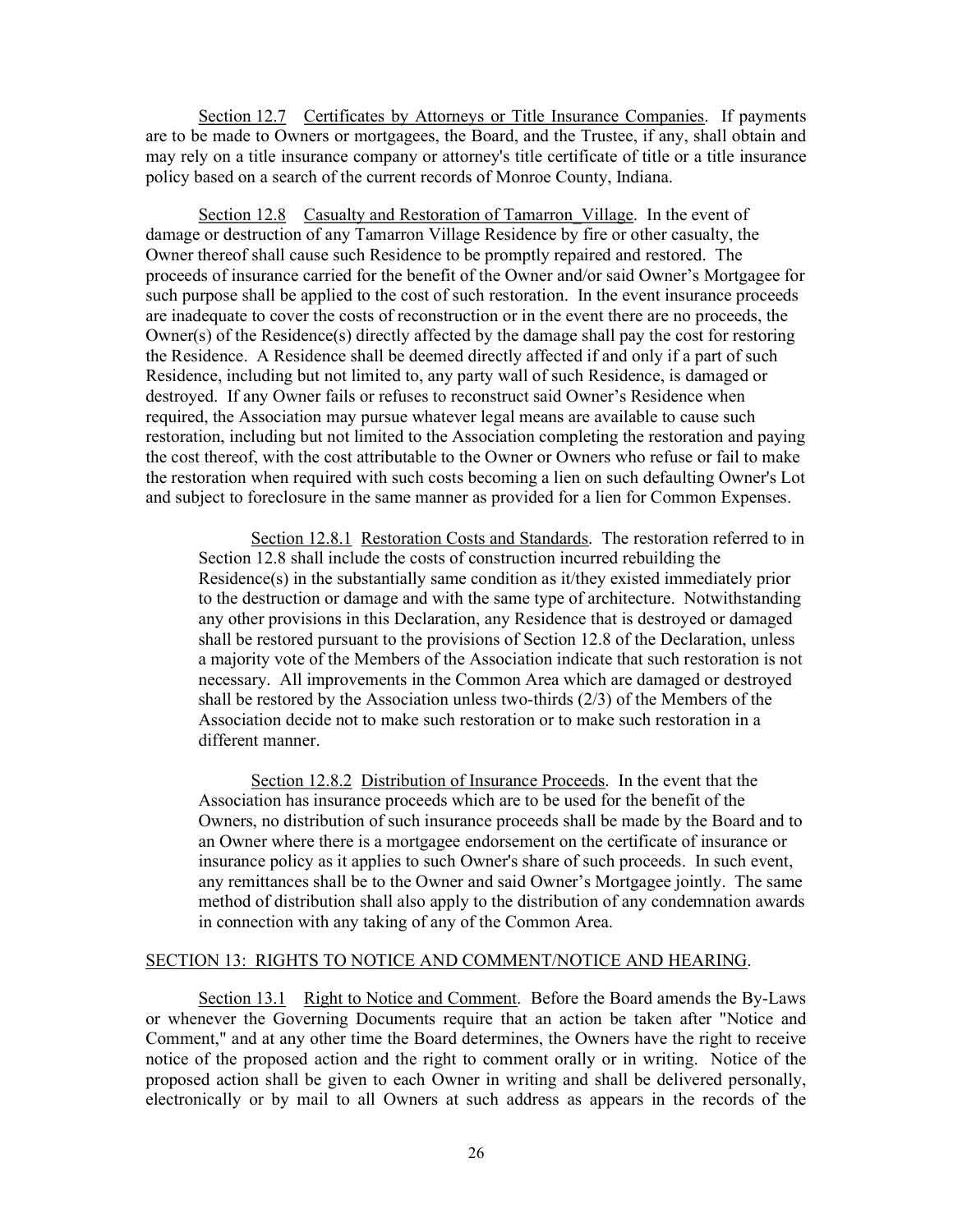Association, or published in a newsletter or similar publication which is routinely circulated to all Owners. The notice shall be given not less than five (5) days before the proposed action is to be taken. It shall invite comment to the Board orally or in writing before the scheduled time of the meeting. The right to Notice and Comment, however, does not entitle a Lot Owner to be heard at a formally constituted meeting.

Section 13.2 Right to Notice and Hearing. Whenever the Governing Documents require that an action be taken after "Notice and Hearing," the following procedure shall be observed: (i) The party proposing to take the action (e.g., the Board, a committee, an officer, the Manager, etc.) shall give written notice of the proposed action to all Lot Owners or occupants of Lots whose interest would be significantly affected by the proposed action; (ii) The notice shall include a general statement of the proposed action and the date, time and place of the hearing; (iii) At the hearing (whether such hearing is in person or conducted electronically), the affected Owner or person(s) shall have the right, personally or by a representative, to give testimony orally, in writing or both (as specified in the notice), subject to reasonable rules of procedure established by the party conducting the meeting to assure a prompt and orderly resolution of the issues; (iv) Such evidence shall be considered in making the decision but shall not bind the decision makers; and (v) The affected person shall be notified of the decision in the same manner in which notice of the meeting was given.

Section 13.3 Appeals. Any person having a right to Notice and Hearing shall have the right to appeal to the Board from a decision made by persons or a committee other than the Board by filing a written notice of appeal with the Board within ten (10) days after being notified of the decision. The Board shall conduct a hearing within thirty (30) days, giving the same notice and observing the same procedures as were required at and for the original meeting.

## SECTION 14: BOARD OF DIRECTORS.

Section 14.1 Power and Duties. The Board of Directors may act in all instances on behalf of the Association, except as provided in this Declaration or the By-Laws. The Board shall have, subject to the limitations contained in this Declaration and the By-Laws, the powers and duties necessary for the administration of the affairs of the Association and of the Tamarron community which shall include, but not be limited to, the following:

Section 14.1.1 Adoption/Amendment. To propose, adopt and/or amend the By-Laws (subject to applicable Owner vote and approval), and promulgate and adopt rules and regulations with respect to use, occupancy, operation and enjoyment of the Real Estate and to consent to the amendment to the Declaration as therein provided.

Section 14.1.2 Budgeting. To adopt and amend budgets for revenues, expenditures and reserves.

Section 14.1.3 Assessment Collection and Common Expenses Determination. To collect assessments (regular and special) for Common Expenses from Owners and to include the costs of the items in this Section as Common Expenses and assessments and to pay all such costs therefrom.

 Section 14.1.4 Managing Agents. To hire and/or contract with and discharge managing agents.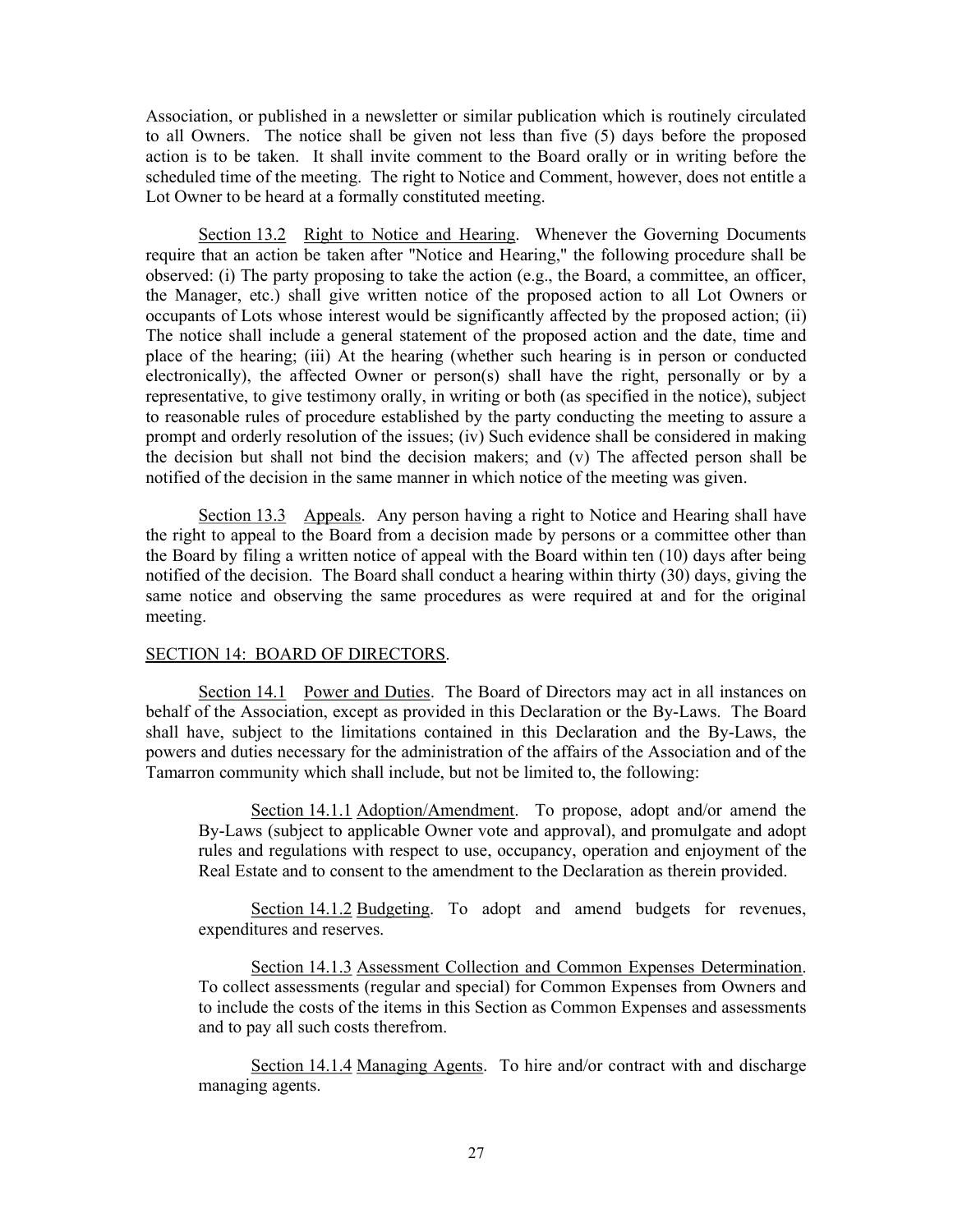Section 14.1.5 Employees, Agents and Independent Contractors. To hire and discharge employees, agents and independent contractors, other than managing agents.

Section 14.1.6 Litigation/Administrative Proceedings. To institute, defend or intervene in litigation or administrative proceedings or seek injunctive relief for violation of the Association's Declaration, By-Laws or rules and regulations in the Association's name on behalf of the Association or two or more Owners on matters affecting the Community.

Section 14.1.7 Contracts/Liabilities. To make contracts and incur liabilities.

Section 14.1.8 Common Area. To regulate the use, maintenance, repair, replacement and modification of the Common Area and to cause, from time to time, additional improvements to be made as a part of the Common Area. To impose and receive a payment, fee or charge for the use, rental or operation of the Common Area and for services provided to Owners.

 Section 14.1.9 Landscape, Snow Removal and Other Services. To provide, contract with, hire or terminate third parties to provide landscape, lawn maintenance, irrigation, snow removal, security and other such services.

 Section 14.1.10 Property and Purchasing Power. To acquire, hold, encumber and convey in the Association's name any right, title or interest to real property or personal property and to purchase for the benefit of the Owners such equipment, materials, labor and services as may be necessary in the judgment of the Board of Directors.

 Section 14.1.11 Easements, Leases, Licenses and Concessions. To grant easements for any period of time (including permanent easements), and leases, licenses and concessions (for no more than one year), through or over the Common Area.

Section 14.1.12 Late Fees/Fines. To impose a reasonable charge for late payment of assessments and to levy reasonable fines for violations of this Declaration, By-Laws, rules and regulations of the Association.

Section 14.1.13 Board/Officer Indemnification and Insurance. To provide for the indemnification of the Association's officers and Board and maintain directors' and officers' liability insurance.

 Section 14.1.14 Assignment. To assign the Association's right to future income, including the right to receive Common Expense assessments.

 Section 14.1.15 Insurance. To procure for the benefit of the Owners fire and extended coverage insurance covering the Buildings and the Real Estate to the full replacement value thereof and to procure public liability and property damage insurance, Directors and Officers liability insurance, Workmen's Compensation insurance and such other insurance in such limits as the Board of Directors may determine is necessary or appropriate for the benefit of the Owners, the Board of Directors and/or the Association all as further explained herein in Section Eleven (11).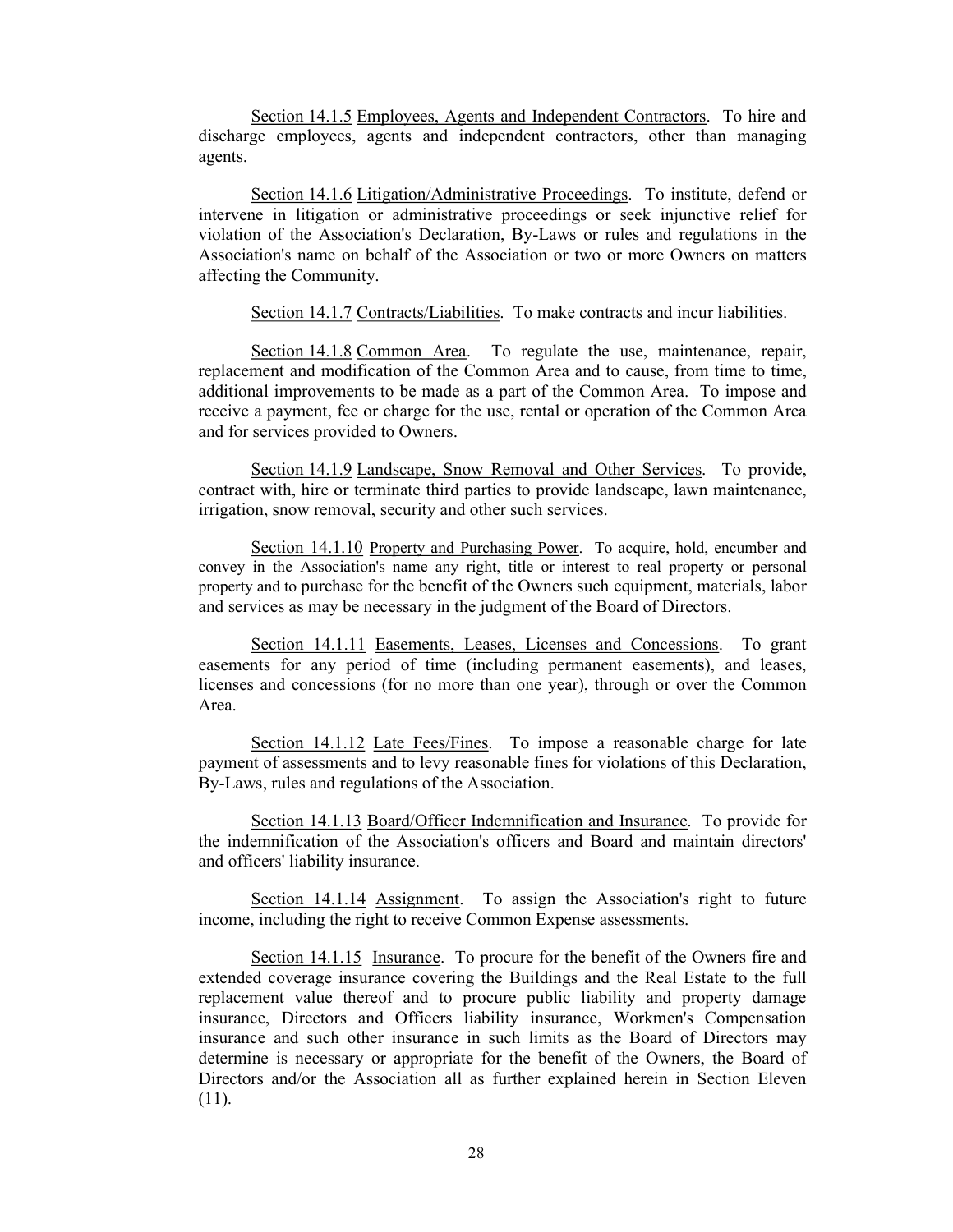Section 14.1.16 Bank Accounts. To open and maintain a bank account(s) in the name of the Association.

Section 14.1.17 Professional Agents. To employ legal counsel, architects, contractors, accountants and others as in the judgment of the Board of Directors may be necessary or desirable in connection with the administration and guidance of the business and affairs of the Association.

Section 14.1.18 Dedication Rights. To dedicate any streets or drives within the Real Estate to the appropriate municipal authority as determined by the Board.

 Section 14.1.19 Other Powers. To exercise any other powers conferred by this Declaration, the By-Laws and/or applicable law, to exercise any other power that may be exercised in this state by legal entities of the same type as the Association and to exercise any other power necessary and proper for the governance and operation of the Association.

Section 14.1.20 Delegation. By resolution, establish committees and directors, permanent and standing, to perform any of the above functions under specifically delegated administrative standards, as designated in the resolution establishing the committee. All such committees must maintain and publish notice of their actions to Owners and the Board. Actions taken by a committee, however, may be appealed to the Board by any Owner within forty-five (45) days of publication of such notice, and such committee action must be ratified, modified or rejected by the Board at its next regular meeting.

#### SECTION 15: OPEN MEETINGS.

Section 15.1 Access. All meetings of the Board, at which action is to be taken by vote, will be open to the Owners, so long as such Owners act in a reasonable and nonbelligerent manner as further explained in Section 15.2 hereafter, except as provided in this Section 15.4.

Section 15.2 Conduct at Meetings. All Owners and/or speakers are expected to follow and adhere to the protocol and guidelines prescribed by the Board of Directors at all meetings. Owners and speakers attending meetings are expected to treat all other attendees with consideration and respect, to avoid personal attacks directed toward others attending the meeting and to respect the rules and policies of the meeting venue. Owners and attendees who do not adhere to conduct expectations at meetings and/or engage in behavior that can reasonably be interpreted as harassing, intimidating, discriminatory or offensive will be first asked to refrain from any such conduct. Should the offending conduct continue, the offending Owner or speaker will then be asked to voluntarily leave the meeting immediately. Should the offending Owner or speaker refuse to voluntarily leave the meeting after being requested to do so, the Board of Directors may request such removal by assistance through hired security and/or local law enforcement. If the offending Owner or speaker refuses to voluntarily leave the meeting and/or cannot be removed, the Board of Directors may move to immediately adjourn the meeting until further notice and, in addition, the Board of Directors may also suspend the offending Owner or speaker's right to attend such future meetings for a reasonable period of time.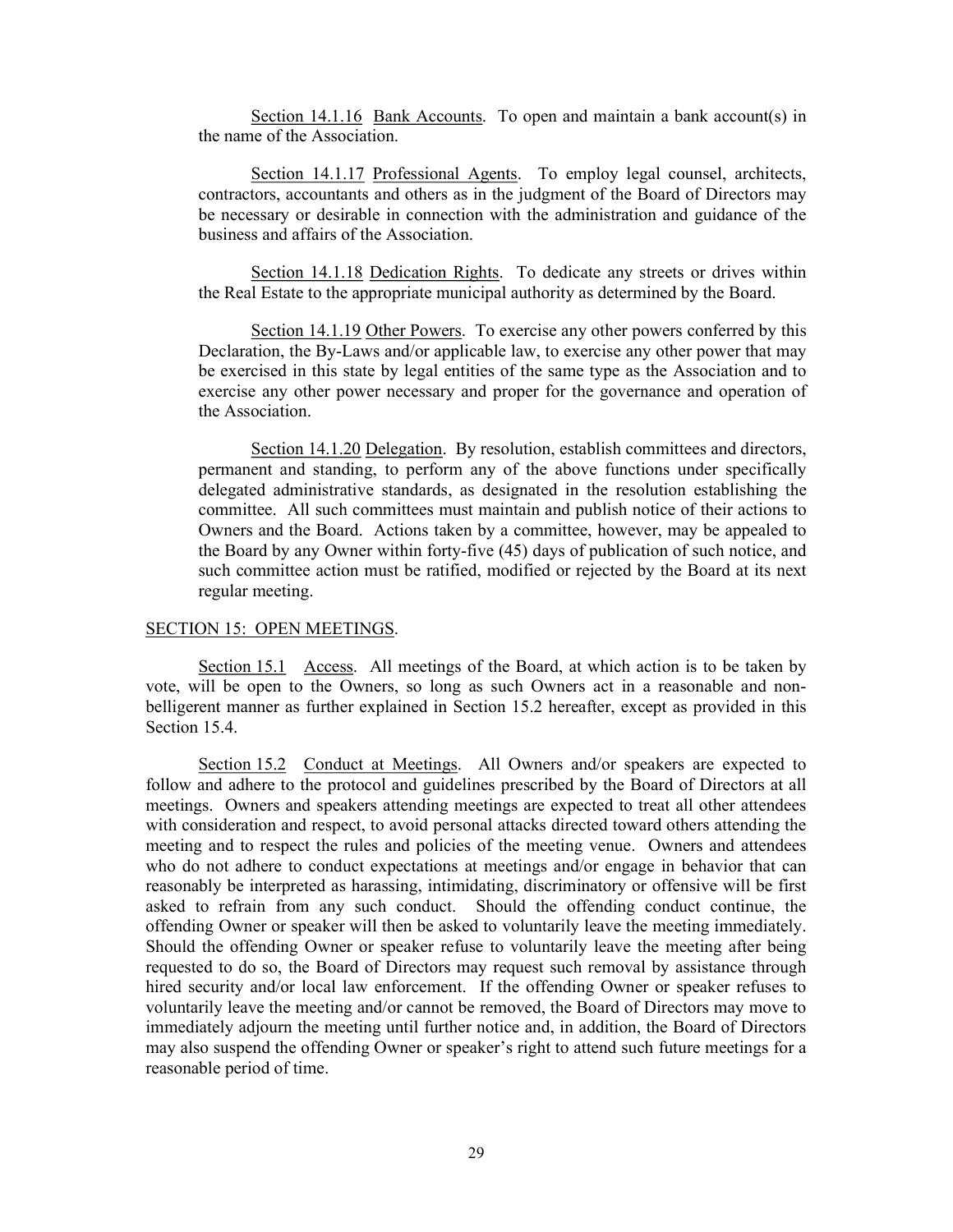Section 15.3 Notice. Notice of such meetings will be given not less than twentyfour (24) hours prior to the time set for such meeting, by posting such notice in a conspicuous location in the Community, posting such notice online, electronically and/or by U.S. Mail, except that such notice will not be required if an emergency situation requires that the meeting be held without delay.

Section 15.4 Executive Sessions. Meetings of the Board may be held in executive session, without giving notice and without the requirement that they be open to Owners, in either of the following situations: (i) No action is taken at the executive session requiring the affirmative vote of Directors; or (ii) The action taken at the executive session involves personnel, pending litigation, contract negotiations, enforcement actions, sensitive matters, matters involving the invasion of privacy of individual Owners or matters which are to remain confidential by request of the affected parties and agreement of the Board.

## SECTION 16: CONDEMNATION OF COMMON AREA.

Section 16.1 Collection of Funds. If all or any portion of the Common Area is taken for any public or quasi-public use under any statute, by right of eminent domain or by purchase in lieu of eminent domain, the entire award shall be deposited into the Association's operating account until distributed.

Section 16.2 Distribution of Funds. The Association shall distribute any such funds collected proportionately to all Owners as their interests appear according to the respective fair market values of their Lots immediately prior to the time of condemnation, as determined by an independent appraisal made by a qualified Real Estate Appraiser with a Member of the Appraisal Institute certificate or the equivalent, as selected by the Board. The Association shall represent the interests of all Owners.

#### SECTION 17: GENERAL PROVISIONS.

Section 17.1 Duration. This Declaration shall be perpetual, run with and bind all the Real Estate subjected to this Declaration and shall inure to the benefit of and be enforceable by the Association, its respective successors, assigns, heirs, executors, administrators, and personal representative, except as indicated in Section 17.2.

Section 17.2 Renewal and Termination of Declaration. The covenants and restrictions set forth in this Declaration shall have an initial term of forty (40) years from the date this Declaration is recorded in the Office of the Recorder of Monroe County, Indiana. At the end of this period, the covenants and restrictions shall automatically be extended for successive periods of ten (10) years each unless at least two-thirds  $(^{2}/_{3})$  of all Owners within Tamarron, at the time of the expiration of the initial period or any extension period, shall sign an instrument, or instruments (which may be in counterparts) in which they shall agree to terminate any or all of said covenants and restrictions in any manner as may be provided by law. No such agreement, however, shall become binding unless written notice containing the terms of the proposed agreement is sent to every Owner in Tamarron at least ninety (90) days in advance of the action taken in authorizing said agreement, and, in any event, any such agreement shall not become effective and binding until three (3) years after the recording of the aforesaid fully executed instrument or instruments containing such agreement.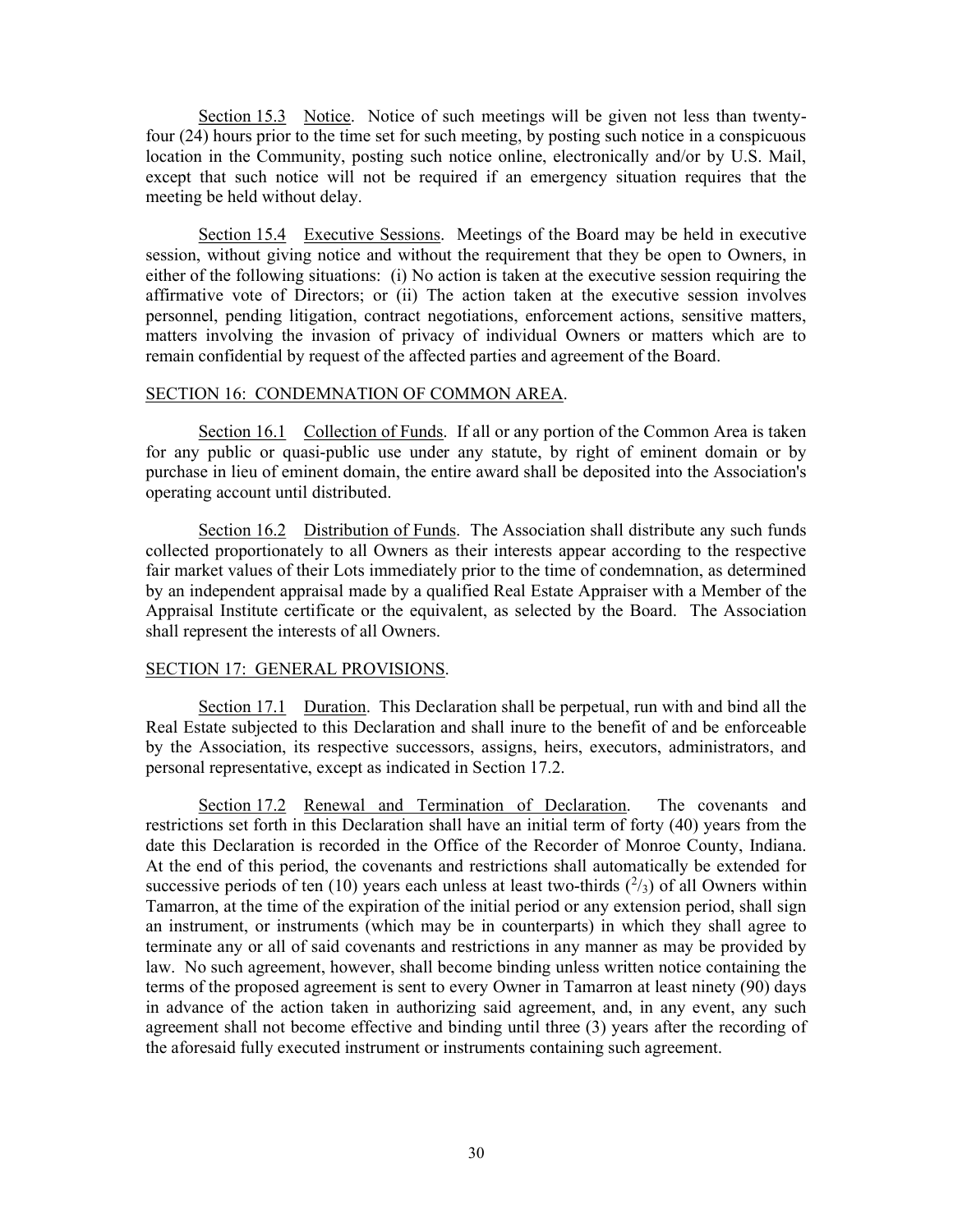Section 17.3 Amendment of Declaration. Except as otherwise provided in this Section, amendments to this Declaration shall be proposed and adopted in the following manner:

17.3.1 Notice. Notice of the subject matter of the proposed amendment shall be given to each Owner. Any proposed amendment to this Declaration must be approved by not less than seventy-five percent (75%) of the Owners in the Real Estate. Each amendment to the Declaration shall be executed by the Owners casting votes in favor of the amendment and shall be recorded in the office of the Recorder of Monroe County, Indiana, and such amendment shall not become effective until so recorded.

 17.3.2 Amendment by Board. Notwithstanding the foregoing or anything elsewhere contained in this Declaration, the Association's Board shall have the right acting alone and without the consent or approval of the Owners, to amend or supplement this Declaration from time to time if such amendment or supplement is required to: (i) Provide utility service to any Lot; or, (ii) To bring this Declaration into compliance with any statutory requirements; and/or, (iii) To correct clerical or typographical errors in this Declaration or any exhibit hereto or any supplement or amendment thereto.

Section 17.4 Notice. Any notice required to be sent to any Owner under the provisions of this Declaration or the By-Laws shall be deemed to have been properly sent, and notice thereby given, when mailed, by regular post, with postage prepaid addressed to the last known post office address of said Owner, sent by electronic mail, addressed to the Owner at the last known electronic mail address of the Owner, by personal delivery to any occupant of the Owner's Residence over fourteen (14) years of age, and/or by affixing said notice to or sliding same under the front door of an Owner's Residence.

Section 17.5 Meetings. Any meeting required or allowed by this Declaration or by the By-Laws, may, in the event of a man-made or natural disaster, pandemic, other declared emergency and/or as determined by the Board of Directors, be held virtually or rescheduled until an in-person meeting is more appropriate, feasible and/or possible. Virtual meetings shall provide Owners with the opportunity to join such meetings via a desktop computer, mobile device, telephone or other applicable technology.

Section 17.6 Voting. The Board of Directors of Tamarron shall be permitted to provide that any voting required or prescribed pursuant to this Declaration or the By-Laws, in addition to any other voting manner allowed by the Declaration or the By-Laws, may also be accomplished electronically in a form and manner as approved by the Board of Directors of Tamarron.

Section 17.7 Board Approval. For any action that requires Board approval or consent as contained in this Declaration and/or the By-Laws, such approval or consent must be in writing to be effective.

Section 17.8 Severability. Should any covenant or restriction contained in this Declaration, or any article, section, subsection, sentence, clause, phrase or term of this Declaration be declared to be void, invalid, illegal or unenforceable, for any reason, by the adjudication of any court or other tribunal having jurisdiction over the matter and/or parties hereto, then such judgment shall not in any manner affect the other provisions hereof, which are hereby declared to be severable and which shall remain in full force and effect.